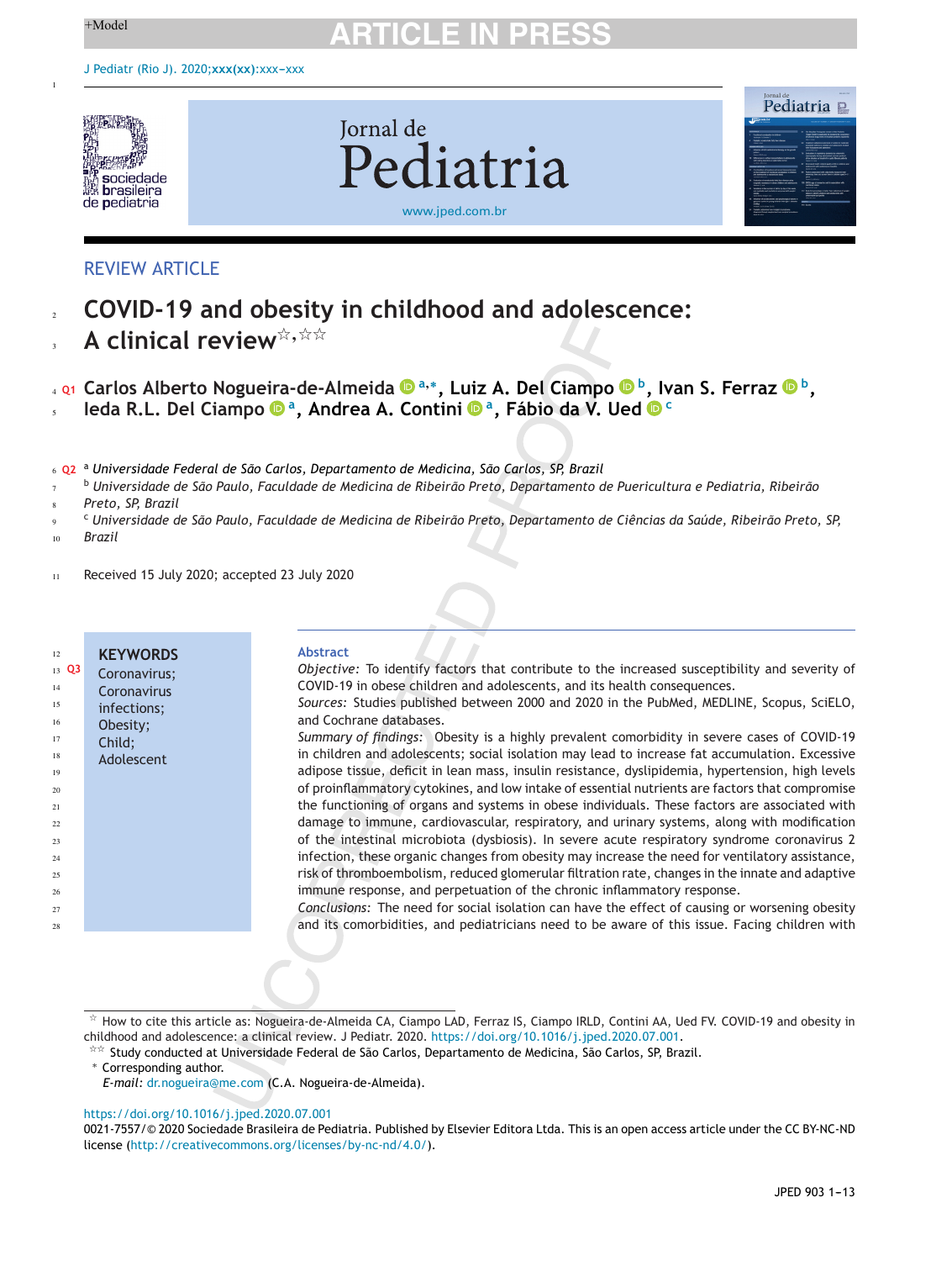**PALAVRAS-CHAVE**

Coronavírus; Infecc¸ões por Coronavírus; Obesidade; Crianca; Adolescente

# $+$ Model **ARTICLE IN PRESS**

# 2 Nogueira-de-Almeida CA et al.

suspected or confirmed COVID-19, health professionals should 1) diagnose excess weight; 2) advise on health care in times of isolation; 3) screen for comorbidities, ensuring that treatment is not interrupted; 4) measure levels of immunonutrients; 5) guide the family in understanding the specifics of the situation; and 6) refer to units qualified to care for obese children and adolescents when necessary.

© 2020 Sociedade Brasileira de Pediatria. Published by Elsevier Editora Ltda. This is an open access article under the CC BY-NC-ND license [\(http://creativecommons.org/licenses/by-nc-nd/](http://creativecommons.org/licenses/by-nc-nd/4.0/)  $4.0/$ ).

# **Covid-19 e obesidade na infância e adolescência: uma revisão clínica**

## **Resumo**

*Objetivo:* Identificar fatores que contribuem para o aumento da suscetibilidade e gravidade da COVID-19 em crianças e adolescentes obesos e suas consequências para a saúde.

*Fontes de dados:* Estudos publicados entre 2000 e 2020 nas bases de dados PubMed, Medline, Scopus, SciELO e Cochrane.

*Síntese dos dados:* A obesidade é uma comorbidade altamente prevalente em casos graves de COVID-19 em crianças e adolescentes e o isolamento social pode levar ao aumento do acúmulo de gordura. Tecido adiposo excessivo, déficit de massa magra, resistência à insulina, dislipidemia, hipertensão, altos níveis de citocinas pró-inflamatórias e baixa ingestão de nutrientes essenciais são fatores que comprometem o funcionamento dos órgãos e sistemas no indivíduo obeso.Esses fatores estão associados a danos nos sistemas imunológico, cardiovascular, respiratório e urinário, juntamente com a modificação da microbiota intestinal (disbiose). Na infeccão por SARS-CoV-2, essas alteracões orgânicas causadas pela obesidade podem aumentar a necessidade de assistência ventilatória, risco de tromboembolismo, taxa de filtração glomerular reduzida, alterações na resposta imune inata e adaptativa e perpetuação da resposta inflamatória crônica.

*Conclusões:* A necessidade de isolamento social pode ter o efeito de causar ou agravar a obesidade e suas comorbidades e pediatras precisam estar cientes desse problema. Diante de crianças com suspeita ou confirmação de COVID-19, os profissionais de saúde devem 1) diagnosticar o excesso de peso; 2) aconselhar sobre cuidados de saúde em tempos de isolamento; 3) fazer a triagem de comorbidades, garantindo que o tratamento não seja interrompido; 4) medir os níveis de imunonutrientes; 5) orientar a família respeitando as especificidades da situação; e 6) encaminhamento a unidades qualificadas para cuidar de criancas e adolescentes obesos, quando necessário.

© 2020 Sociedade Brasileira de Pediatria. Publicado por Elsevier Editora Ltda. Este é um artigo Open Access sob uma licenca CC BY-NC-ND ([http://creativecommons.org/licenses/by-nc-nd/4.](http://creativecommons.org/licenses/by-nc-nd/4.0/)  $0/$ ).

### **Introduction** 65

Since December 2019, the world has been surprised by the appearance, in China, of a severe pneumonia caused by a new type of coronavirus, an infection that spread rapidly throughout countries, being considered a pandemic three months later; the disease received the name coronavirus disease 2019 (COVID-19). $1,2$  As in adults, but less frequently, children with comorbidities - chronic kidney and lung diseases, malignancies, diabetes, obesity, sickle cell anemia, immune disorders, chromosomal abnormalities, heart disease, and congenital malformations - are more likely to develop severe conditions from COVID-19. $3-6$  The present review aims to identify the factors that contribute to the increase in the susceptibility and severity of COVID-19 in obese children and adolescents, and its health consequences, to collaborate for better clinical care of these patients. 66 67 68 69 70 71 72 73 74 75 76 77 78 79  $80$ 81

## **Severe acute respiratory syndrome coronavirus 2 (SARS-CoV-2) and COVID-19**

Although less frequently, COVID-19 affects the pediatric age group. Some studies indicate that incidence of COVID-19 among children and adolescents can reach 5% of confirmed cases,<sup>[7](#page-8-0)</sup> being slightly higher in males.<sup>[3,8](#page-8-0)</sup> In addition, it presents with less severity when compared to adults. In the United States, in March 2020, hospitalization rates among individuals under the age of 17 ranged between 0.1 and  $0.3/100,000$  inhabitants.<sup>[9](#page-8-0)</sup> Likewise, mortality among children and adolescents has been shown to be low. An epidemiological study in China with 2135 individuals under 18 years of age described only one death; infants presented, proportionally, a greater number of severe and critical cases.<sup>[8](#page-8-0)</sup> In a systematic review<sup>[10](#page-8-0)</sup> involving 2228 patients under 16 years of age, two deaths were found, one of which was the same reported in the Chinese study.<sup>[8](#page-8-0)</sup>

82

JPED 903 1-13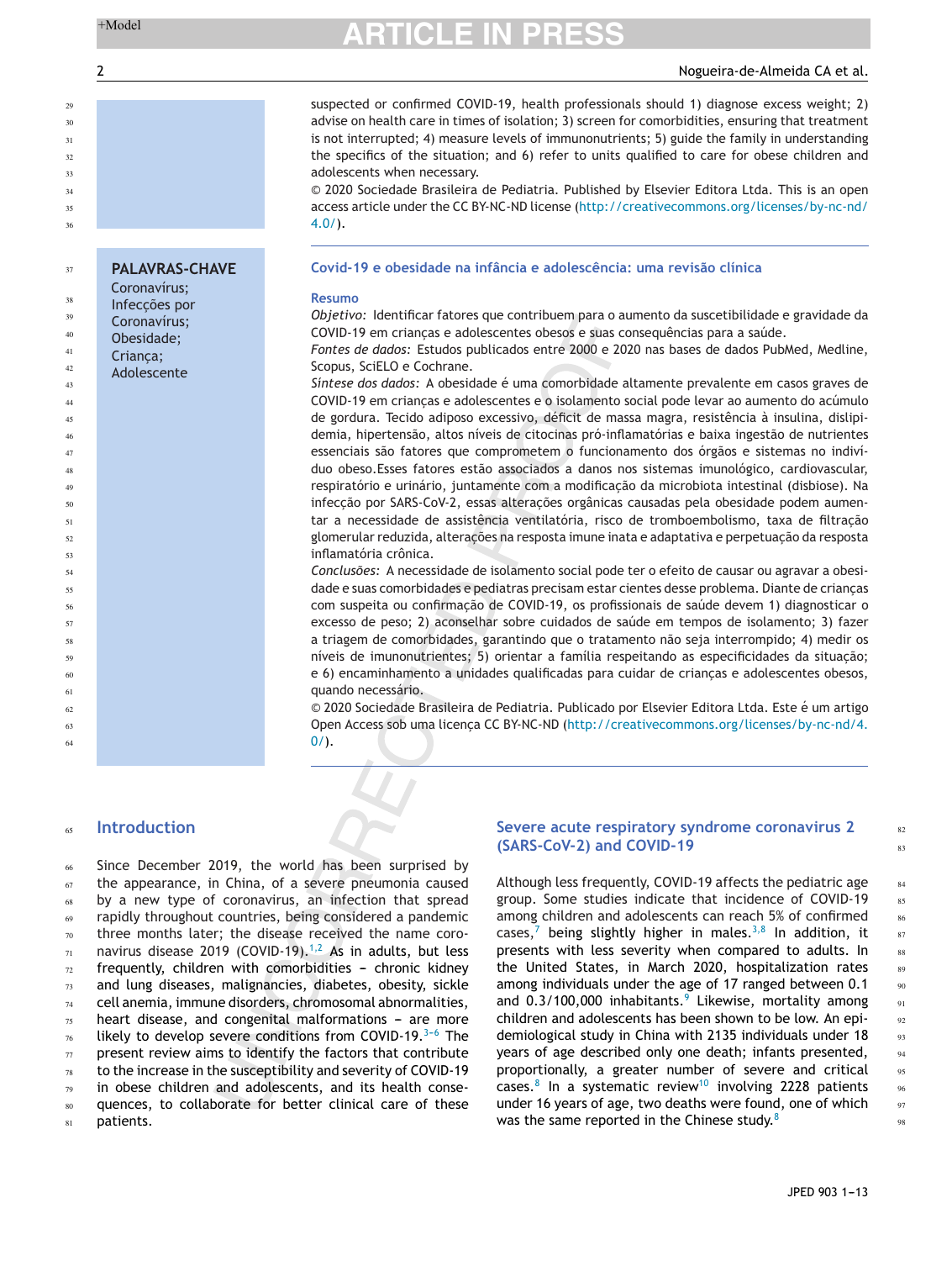### COVID-19 and obesity in childhood and adolescence: A clinical review 3

181

Children and adolescents seem to acquire SARS-CoV-2 mainly through contact with infected family members.  $4,11-13$ However, the role of children and adolescents in transmis-sion remains unclear;<sup>[12](#page-8-0)</sup> the presence of SARS-CoV-2 in the oropharynx and stools of asymptomatic and symptomatic individuals has been described $14-16$  and viral load does not differ from that of adults.<sup>[17](#page-8-0)</sup> Vertical transmission seems to be rare, with few cases described. $18-20$  To date, no viable viral particles have been identified in breast milk, although SARS-CoV-2 RNA has been detected in three samples.<sup>[21](#page-8-0)</sup> One study reported the presence of anti-SARS-CoV-2 IgA in breast milk of women who recovered from COVID-19.<sup>[22](#page-8-0)</sup> Tests to identify the virus in the umbilical cord, placenta, and amniotic fluid have also been negative.  $23-26$  $^{99}$ 100 101 102 103 104 105 106 107 108 109 110 111 112

The incubation period observed in a series of 11 studies involving individuals under the age of 16 was two to 25 days (mean =  $7$ ).<sup>[13](#page-8-0)</sup> Most children and adolescents affected by COVID-19 have mild to moderate symptoms, with a significant percentage of asymptomatic patients; $13,27$  among those with severe symptoms, a small percentage will require intensive care<sup>[13](#page-8-0)</sup> and the highest proportion appears to be concentrated in children under 1 year of age. $^{28}$  $^{28}$  $^{28}$  A systematic review found that, in 13 newborns infected with SARS-CoV-2 during perinatal period, most remained asymptomatic or had mild symptoms. $29$  The most common symptoms of SARS-CoV-2 infection among children and adolescents are cough and fever; sore throat, sneezing, myalgia, wheezing, fatigue, rhinorrhea, nasal obstruction, diarrhea, and vomit-ing; hypoxia and dyspnea are uncommon findings;<sup>[10,11,13,27,30](#page-8-0)</sup> in a Chinese study with people under 16 years of age with SARS-CoV-2 infection, 28.7% presented with tachypnea.<sup>[4](#page-8-0)</sup> Discrete changes - such as leukocytosis, leukopenia, lymphopenia, and small elevation of acute phase proteins - were the most common laboratory alterations.  $4,13,30,31$ Radiographic changes are generally less pronounced than in adults, with unilateral or bilateral irregular opacification standing out in some case series.  $3,4,13,31$  In a systematic review that analyzed chest computed tomography of under 18 age patients, 'ground glass' opacification was observed in 37.8% of examinations, most commonly unilateral in lower lobes, and was considered mild. $32$ 113 114 115 116 117 118 119 120 121 122 123 124 125 126 127 128 129 130 131 132 133 134 135 136 137 138 139

The reasons for the lower severity of COVID-19 in pediatric age group remain unanswered. Some hypotheses have been raised: less exposure to SARS-CoV-2 due to social isolation and closure of schools; lower frequency of comorbidities and exposure to smoking when compared to adults; and greater capacity for pulmonary regeneration.<sup>[33,34](#page-8-0)</sup> Children have less angiotensin-converting enzyme 2 (ACE-2) expression than adults, making the process of internalizing the virus less efficient $35$  and may have more effective trained innate immunity, which is an innate memory response of medium duration, due to increased exposure to viruses and vaccines.  $33,34,36$  This phenomenon has been used to explain the lower death rates by COVID-19 in countries that carry out universal BCG vaccination, compared to those that do not adopt such strategy.  $33,34,37$  Furthermore, children and adolescents do not have the immunosenescence observed in older individuals, a phenomenon characterized by, among other features, a chronic inflammatory state. $33,34,38$  Finally, particularities of the expression of ACE-2 in younger individuals, as observed in animal models,  $39$ could limit consequences of the decreased expression of 140 141 142 143 144 145 146 147 148 149 150 151 152 153 154 155 156 157 158 159 160

that enzyme caused by the invasion of pneumocytes by SARS-CoV-2, $34$  especially those related to the elevation of angiotensin-II.<sup>[40](#page-9-0)</sup>

# **Pathophysiology of obesity and its relationship with COVID-19**

The relationship between obesity and viral diseases has been studied for several years. During the H1N1 epidemic, this area gained particular interest, as it was observed that obese patients had a higher risk of developing the disease, longer intensive care unit (ICU) stay, and higher mortality.<sup>[41](#page-9-0)</sup> This fact was demonstrated even for children, with impairment in immune response, especially cellular, to influenza virus, and also inadequate vaccine response when they were obese.[42](#page-9-0) Recently, during the COVID-19 epidemic in Canada, obesity was the third most prevalent demographic factor among children admitted to the ICU, behind only those with serious associated diseases, immunosuppression, and cancer.<sup>6</sup> [In](#page-8-0) New York, obesity was the most prevalent comorbidity among 50 severe cases of COVID-19 affecting children and adolescents.<sup>[43](#page-9-0)</sup>

## **COVID-19 and risks related to obesity among adults**

Regarding COVID-19, observations at the beginning of the pandemic demonstrated the existence of risk factors, such as arterial hypertension, cardiovascular diseases, diabetes, chronic respiratory conditions, and cancer;<sup>[44](#page-9-0)</sup> however, obesity was later included in this list. $45$  In March 2020, Wu et al.,<sup>[46](#page-9-0)</sup> describing the characteristics of 280 Chinese patients, found a statistically significant difference between the BMI of patients with mild and moderate conditions  $(23.6 \text{ kg/m}^2)$  and severe ones  $(25.8 \text{ kg/m}^2)$ , but this fact did not attract the attention of these researchers, because they were unable to demonstrate the independence of BMI as a risk factor. Simonet et al.,  $47$  in April 2020, showed a high prevalence of obesity among patients with COVID-19 exposed to mechanical ventilation. In addition, the proportion of people who needed this intervention increased according to BMI, reaching 85.7% when BMI was over 35 kg/m<sup>2</sup>.<sup>47</sup> Finally, they found that obesity was a risk factor regardless of age, gender, or presence of diabetes or hypertension, and the risk of requiring invasive mechanical ventilation was 7.36 times higher when patients with a BMI greater than  $35 \text{ kg/m}^2$  were compared to those with BMI less than 25 kg/m<sup>2</sup>.<sup>[47](#page-9-0)</sup> Other studies confirmed these find-ings: Bhatraju et al., <sup>[44](#page-9-0)</sup> reporting the first cases in the Seattle region (United States), found a mean BMI of 33.2 among 24 critically ill patients admitted to the ICU. Among Ital-ians hospitalized for COVID-19, Busetto et al.<sup>[48](#page-9-0)</sup> found that those with overweight and obesity, even if younger, needed assisted ventilation and intensive care more frequently than patients with normal weight. Data from New York, regarding 770 patients, showed that obese people were more likely to have fever, cough, and dyspnea, in addition to significan-tly higher rates of ICU admission or death.<sup>[49](#page-9-0)</sup> More recently, with accumulated data from three different populations, a systematic review confirmed obesity as an independent risk factor for greater severity of COVID-19, including admission to the ICU. Finally, a very relevant finding was the demon-182 183 184 185 186 187 188 189 190 191 192 193  $19/$ 195 196 197 198 199 200 201 202 203 204 205 206 207 208 209  $210$ 211 212 213  $214$ 215 216 217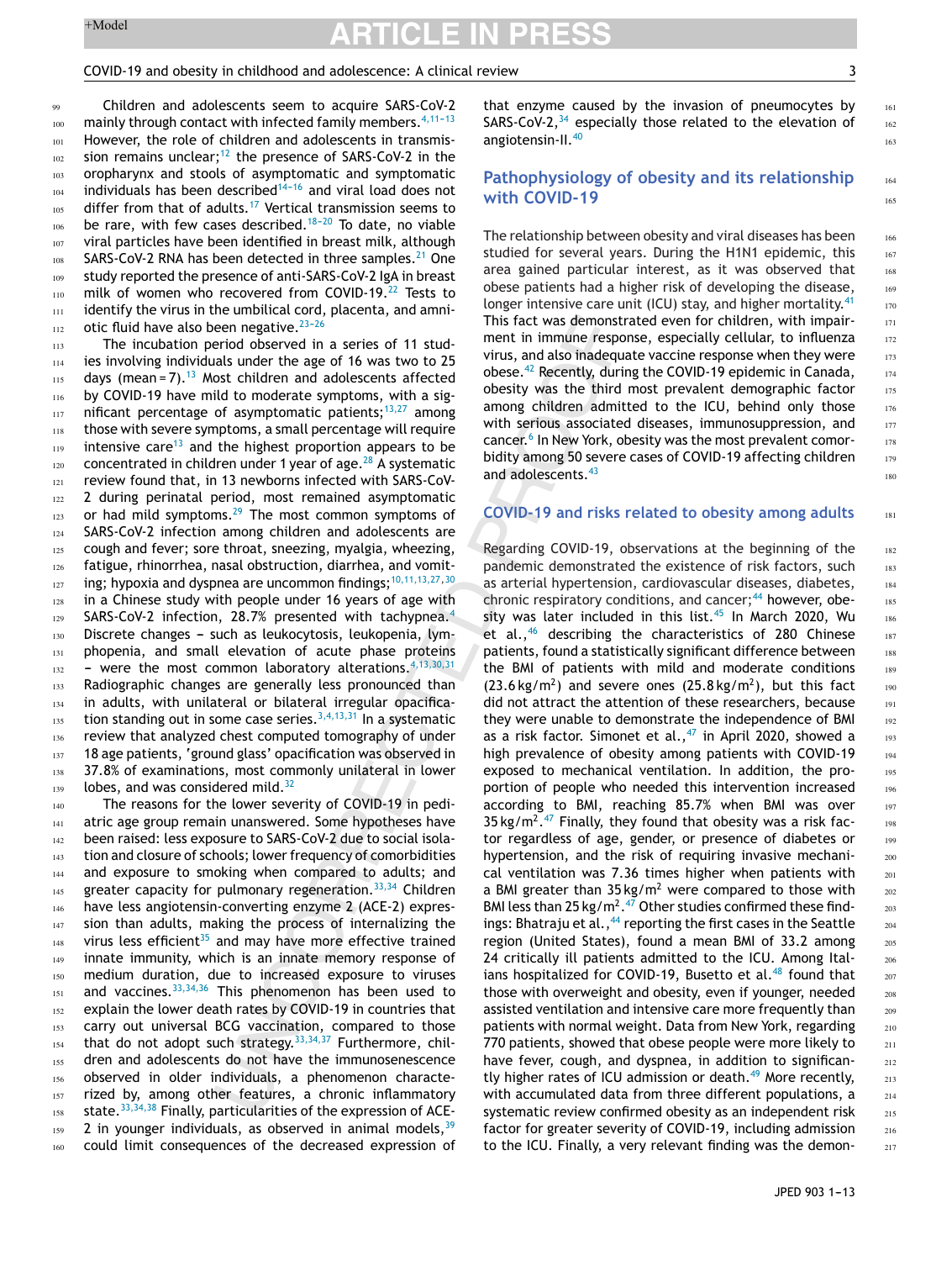274

299

stration, by Yates et al.,  $50$  that the risk of acquiring the disease is greater among obese people. 218  $219$ 

### **COVID-19 and risks related to obesity among children and adolescents**  $220$ 221

It is still not possible to explain why the number of children affected and their manifestations vary among different regions.<sup>[51](#page-9-0)</sup> The effects of pediatric obesity on COVID-19 are not yet adequately studied and some data are inferences due to the lack of considerable number of studies published on this subject in this age group. The three main risk fac-tors that link obesity to COVID-19 demonstrated for adults<sup>[52](#page-9-0)</sup> are also present among children and adolescents: chronic subclinical inflammation, impaired immune response, and underlying cardiorespiratory diseases. Virtually all comorbidities found in adults can be observed during childhood and adolescence, $53$  and obese children have inadequate immune responses to other infections, such as bacterial pneumonia,[54](#page-9-0) a common severe complications of COVID-19. Studies in animal models show that rats fed a high-fat diet have increased expression of ACE-2 in lungs, which may help explain the greater severity of the disease among obese individuals. $55$  Zhang et al. showed that obesity predisposes to high mortality due to COVID-19 even in young patients, aged 14 years and older<sup>[56](#page-9-0)</sup> and it is considered that it is precisely the high prevalence of obesity among young people that can shift the age curve of mortality in countries where the prevalence of overweight is higher in this group.<sup>[57](#page-9-0)</sup> The mechanisms involved include numerous aspects related to obesity itself [a](#page-8-0)nd also to its comorbidities,<sup>6</sup> and it should be emphasized that the risks may be present even in mildest cases of obesity.<sup>[58](#page-9-0)</sup> Below, each will be covered in detail. 222 223 224 225 226 227 228 229 230 <sup>231</sup>  $232$  $233$  $234$ 235 236 237 238 239 240 241 242 243 244 245 246  $247$ 248

#### **Insulin resistance and dyslipidemia** 249

In childhood and adolescence, even in the presence of obe-sity, type 2 diabetes mellitus is relatively uncommon.<sup>[59](#page-9-0)</sup> The high pancreatic capacity of insulin production, characteristic of younger individuals, allows compensation to occur as a result of hyperinsulinism, which has a high prevalence asso-ciated with obesity.<sup>[60](#page-9-0)</sup> Although glycemia frequently remains at normal levels, the entire pathophysiological process is present, leading to several health repercussions, such as dyslipidemia, arterial hypertension, non-alcoholic steatohepatitis, micronutrients deficiencies, increased oxidative stress, and hyperuricemia. In situations of intense metabolic activity, such as during immune response to coronavirus infection, beta cells are required to produce a high amount of insulin, which may not be achieved when they are already working at their limit;<sup>[61](#page-9-0)</sup> SARS-CoV-2 can also lead to rupture of beta cells, through interaction with ACE-2, further aggra-vating this process.<sup>[61](#page-9-0)</sup> In addition, insulin resistance leads to a reduction in phosphoinositidyl 3-kinase, impairing the vasoprotective and anti-inflammatory effects of nitric oxide. $62$ 250 251 252 253 254 255 256 257 258 259 260 261  $262$ 263 264 265 266 267 268

Dyslipidemias are highly prevalent among obese children and adolescents, $60$  and low concentrations of HDLcholesterol and increased LDL-cholesterol are proven risk factors for progression of endothelial dysfunction and atherosclerosis.<sup>[63](#page-9-0)</sup> 269 270 271 272 273

### **Respiratory system**

In New York, obesity was the most important risk factor for necessity of respiratory support among 50 pediatric cases of COVID-19.<sup>[43](#page-9-0)</sup> Normal respiratory physiology is usually impaired in obese patients, including children and adolescents.<sup>[64](#page-9-0)</sup> As the lung is one of the main targets and leads to greater risks for patients with COVID-19, this aspect must always be considered. In fact, hematosis is impaired in obesity, which becomes even more relevant when the exchange areas are reduced due to coronavirus action.<sup>[65](#page-9-0)</sup> The pressure exerted by abdominal adiposity on the lungs, through the diaphragm, also acts to limit the movement of respiratory muscles, with less oxygen saturation<sup>[66](#page-9-0)</sup> and worsening clinical presentation due to the lower lung volume of obese patients. $67$  In addition, some comorbidities linked to obesity may contribute to a higher risk of pulmonary infections, such as the presence of asthma, which is highly prevalent among obese children, $68$  and obstructive sleep apnea. $69$  Regarding asthma, the same inflammatory mechanisms linked to leptin and IL-2, which explain the high prevalence and severity of this disease in obese children,  $70$ are also involved in the severity of COVID-19. Finally, in addition to aspects related to impaired lung function, obese children have low exercise tolerance, which closes a vicious circle.[71](#page-9-0)

## **Cardiovascular system**

Cardiac anatomy changes linked to obesity is recognized even in very young children, in whom hypertrophy of left ventricle is observed, related to the degree of obe-sity and blood pressure, among other structural changes.<sup>[72](#page-9-0)</sup> Obese children and adolescents have higher blood pressure, which increases potential endothelial injury, one of the bases of COVID-19 pathophysiology.<sup>[72](#page-9-0)</sup> Children, especially obese ones, treated with antihypertensive drugs that inhibit angiotensin-converting enzyme or block angiotensin receptors, have increased expression of ACE-2, increas-ing their susceptibility to coronavirus.<sup>[73](#page-10-0)</sup> Childhood obesity increases risk of cardiovascular disease later in adulthood, and the explanation for this phenomenon lies in the fact that endothelial dysfunctions, in association with insulin resis-tance, effectively start during childhood.<sup>[74](#page-10-0)</sup> The intima layer of arteries is thickened in obese children, foreshadowing the onset of atherosclerosis, which occurs very early.<sup>[75](#page-10-0)</sup> Endothe-lial dysfunction occurs even in the mildest cases of obesity.<sup>[76](#page-10-0)</sup> Hardening of the arteries, associated with impaired nitrogen performance and chronic oxidative stress, has been implicated in changes linked to the severity of COVID-19, such as inflammation of endothelium, myocarditis, multiple organ failure, severe acute respiratory syndrome, and venous thromboembolism.[62](#page-9-0) Recent data from *post mortem* anatomopathological studies shows inclusion of coronavirus structures in endothelial cells, possibly through the use of ACE-2 receptors in the endothelium by the virus; in these cases, accumulation of inflammatory cells, venous congestion in small pulmonary veins, and inflammation of the endothelium in the intestinal circulation have been found.<sup>[77](#page-10-0)</sup> Leptin, which is usually elevated among obese people, damages endothelium leading to less nitric oxide production and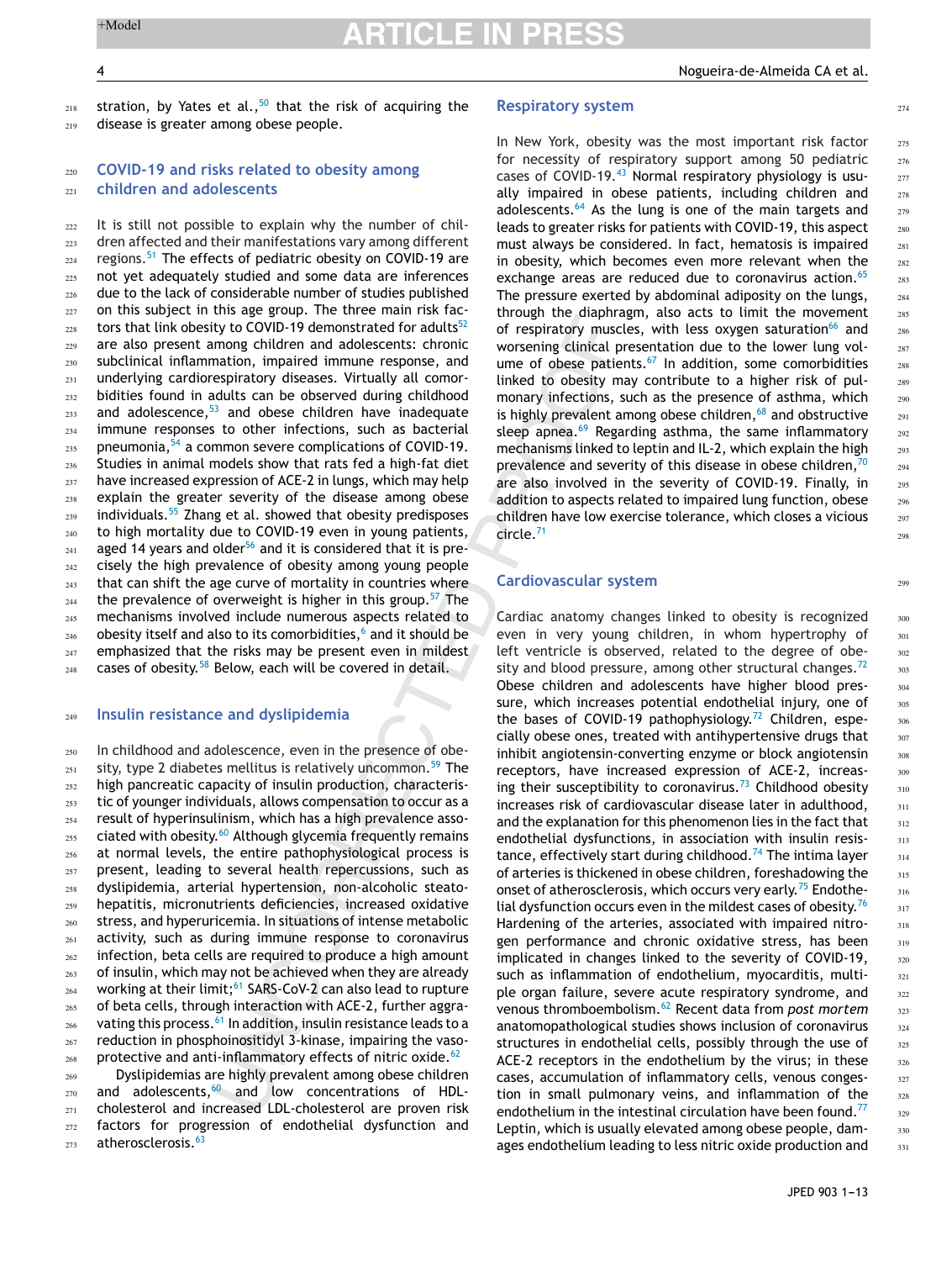### COVID-19 and obesity in childhood and adolescence: A clinical review 5

increased expression of monocyte chemoattractant protein-1, contributing to the inflammatory infiltrate in vascular cells.<sup>[62](#page-9-0)</sup> Perivascular adipose tissue contributes to vasoconstriction and endothelial dysfunction through the production of inflammatory mediators, oxidative stress, and reduction in nitric oxide production. $62$ 332 333 334 335 336 337

#### **Subclinical inflammation** 338

One of the most relevant aspects for understanding the severity of COVID-19 among obese patients is related to inflammatory issues.<sup>[78](#page-10-0)</sup> After coronavirus contamination, most patients develop immune defense mechanisms, which include processes related to inflammation, and this happens in a modulated way, so that the host organism is not harmed. However, some patients trigger an uncontrolled process, known as a cytokine storm, which causes tissue damage and intense homeostatic dysregulation, leading to damage of several organic functions, especially regarding the respiratory area.79 Obese patients are known to have chronic subclinical inflammation, characterized by a per-manent inflammatory state, albeit of mild intensity.<sup>[80](#page-10-0)</sup> High serum concentrations of C-reactive protein and IL-6 prove this process<sup>[61](#page-9-0)</sup> which can start early. It is believed that, at least in part, this process is due to cytokines, particularly adipokines with inflammatory properties, produced by adi-pose tissue<sup>[61](#page-9-0)</sup> and also the drop in adiponectin, which has anti-inflammatory properties.<sup>[81](#page-10-0)</sup> 339 340 341 342 343 344 345 346 347 348 349 350 351 352 353 354 355 356 357

#### **Coagulation** 358

Obese people, including children and adolescents, with COVID-19 are at increased risk of developing coagulopathy associated with poor clinical outcomes. Chronic inflammation leads to negative regulation of anticoagulant proteins (tissue factor pathway inhibitor, antithrombin, and the protein C anticoagulation system). However, it leads to positive regulation of procoagulant factors (tissue factor pathway inhibitor) and adhesion molecules (P-selectin), in addition to increases in thrombin generation and enhanced platelet activation, increasing the risk of thrombosis.<sup>[62](#page-9-0)</sup> In severe SARS-CoV-2 infections, risk of venous thromboembolism is important, as a significant percentage of patients show elevated levels of D-dimers, while others meet clinical criteria for disseminated intravascular coagulation (DIC). $62$  Severe infections and sepsis are a leading cause of DIC, and proinflammatory and immune activation observed in severe COVID-19 is likely sufficient to trigger DIC. $82$ 350 360 361 362 363 364 365 366 367 368 369 370 371 372 373 374 375

#### **Renal system** 376

Obesity causes several structural, metabolic, and hemodynamic changes in the kidneys, leading to a lesser functional reserve of this organ.<sup>[83](#page-10-0)</sup> Ectopic deposition of fat in renal sinus is responsible for increasing its weight and volume. Hemodynamic changes lead to increased renal plasma flow and glomerular filtration rate, greater absorption of water and sodium by proximal tubules, glomerular stress, tubular hypertrophy, and glomerulomegaly, which in turn cause proteinuria and secondary glomerular sclerosis, cul-377 378 379 380 381 382 383 384 385

 $420$ 

438

minating in chronic kidney disease. $84$  The increase in body weight and consequent reduction in urinary pH predispose to urinary lithiasis due to increased excretion of urinary oxalate, sodium, phosphate, and uric acid; obesity can also favor the appearance of some types of neoplasia in renal tissue. $85$  The dysregulation of lipid metabolism and hormonal responses also play a role in deterioration of renal function. Oxidative stress caused by increased fat deposition promotes inflammation, cellular hypertrophy, increased mesangial matrix, apoptosis, endothelial dysfunction, and renal fibrosis.<sup>[86](#page-10-0)</sup> Fatty acids released by adipocytes stimulate secretion of tumor necrosis factor (TNF)-alpha by macrophages, resulting in increased secretion of IL-6 in adipocytes, amplifying inflammation in renal tissue. While TNF-alpha plays a fundamental role in progression of renal fibrosis, the increase in intracellular lipids has a nephrotoxic effect (culminating in glomerulosclerosis), compromising the structure and functioning of mitochondria, which con-tributes to progression of kidney disease.<sup>[87](#page-10-0)</sup> Increased insulin production and insulin resistance contribute to mesangial expansion and renal fibrosis, and the observed activation of the renin-angiotensin-aldosterone system, since the vasoconstrictor effect of angiotensin II on renal arterioles leads to increased production of endothelin-1, stimulating proliferation of mesangial matrix, sodium retention, and vasoconstriction of renal arterioles.<sup>[88](#page-10-0)</sup> Coronavirus can cause acute kidney damage in up to 15% of cases, which contributes to mortality. Aggression is due to direct cytotropic effect induced by the virus through ACE-2, which is highly expressed in the kidney, $89$  and inflammatory response caused by cytokines due to activation of the renin-angiotensinaldosterone system.[90,91](#page-10-0) In addition, acute tubular necrosis and thrombotic effects secondary to endothelial dysfunction are also observed in COVID-19.[92](#page-10-0)

## **Gut microbiota**

Intestinal microbiota is a complex ecosystem with thousands of bacterial phyla and several species distributed throughout digestive tract. It is mostly composed of anaerobic microorganisms and about 90% of fecal bacteria belong to two phylogenetic lineages: Firmicutes and Bacteroidetes.<sup>[93](#page-10-0)</sup> Colonization occurs from birth and is individually different, changes over time, and can be influenced by eating habits or diseases, such as obesity and metabolic syndrome. Several studies have demonstrated a correlation between Firmicutes/Bacteroidetes ratio in both obese children and adults, suggesting intestinal dysbiosis.<sup>[94](#page-10-0)</sup> Regarding patients with COVID-19, there are reports of intestinal dysbiosis and a decrease in intestinal *Lactobacillus* and *Bifidobacterium* populations, and some hospitalized patients were treated with probiotics in order to regulate microbiota balance and reduce risk of infection secondary to bacterial translocation.<sup>[95](#page-10-0)</sup>

### **Immune system**

Obesity in childhood and adolescence alters entire immune system, changing concentrations of cytokines and proteins and the number and function of immune cells. This imbalance leads to a pro-inflammatory state, resulting in the 439 440 441 442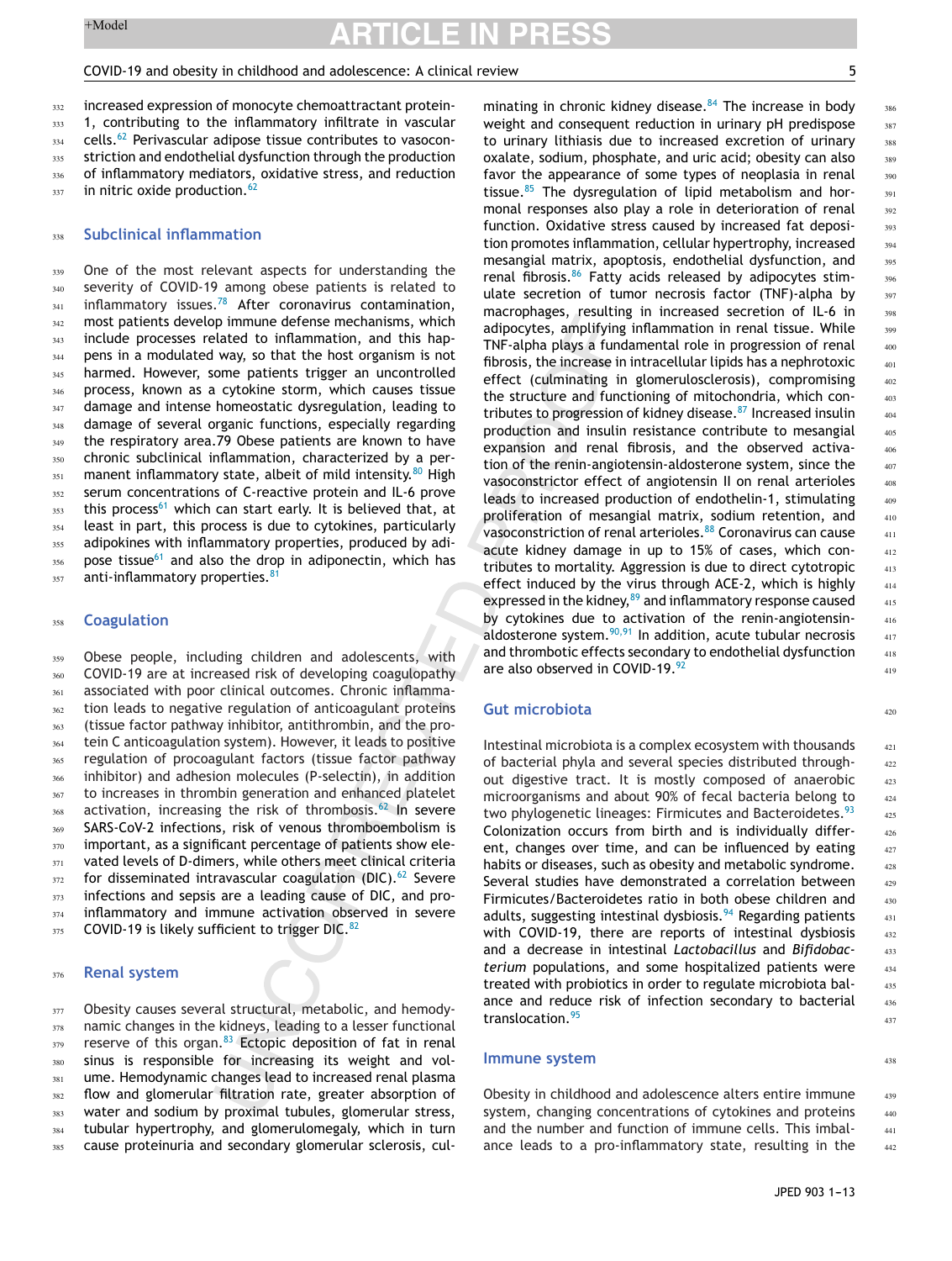onset or exacerbation of several diseases such as asthma, allergy, atopic dermatitis, and sleep apnea. $96$  In relation to COVID-19, whose severe conditions evolve with an intense and severe systemic inflammatory reaction (cytokine storms), the imbalance of immune system observed in obesity may contribute to a worse clinical outcome.<sup>[79](#page-10-0)</sup> Adipocytokines, especially leptin, play an important role in this process, as they influence number and function of immune cells through directly effects on cell metabolism. In this context, there may be an increase in cytotoxic and effector T-cells (Th1 and Th7) and M1 macrophages and, in parallel, a reduction in Treg cells and M2 macrophages. However, other molecules that are influenced by nutritional status also act on immunity, which may be increased (IL-1 $\beta$ , IL-6, IL-8, IL-10, IL-1RA, resistin, visfatin, TNF- $\alpha$ , MCP-1,

MIF, MIP1 alpha and beta) or reduced (adiponectin, IL-33) in obese patients. $62$  In addition, imbalance between actions of lymphocytes Treg and CD17+ also contributes to the proinflammatory state observed in obesity. $97$  Furthermore, in obesity, macrophages cells constitute about 40% to 60% of cells of immune system derived from visceral adipose tissue; these macrophages are mostly activated (M1) and secrete high amounts of TNF-alpha, IL-6, IL-12, Il-1b, MCP-1, and nitric oxide. [97](#page-10-0) 458 459 460 461 462 463 464 465 466

#### **Nutrition and immunonutrients** 467

Nutrition plays an important role in immune and inflammatory response, since some nutrients modulate cellular and humoral defense systems, either by modifying formation of inflammatory mediators or interfering with cellular signal transduction pathways. Nutrients have an immunomodulatory action by stimulating the cell-mediated response, modifying the balance between pro-inflammatory and antiinflammatory cytokines, and attenuating depletion of tissue nutrients.<sup>[98](#page-10-0)</sup> Immune response depends on the sufficient supply of nutrients and adequate nutritional status has been considered an important element for coronavirus capacity response. Zhang & Liu,  $99$  in a systematic review, showed that some nutrients are fundamental for adequate response to coronavirus: vitamins A, C, D, and E; omega 3 fatty acids; and the minerals zinc and iron. A suitable qualitative and quantitative supply allows to maintain and repair defense systems, which require adequate energy and struc-tural support.<sup>[100](#page-10-0)</sup> Obesity has peculiarities that may impair immune response, because diet often has characteristics that can lead to ''hidden hunger.'' This is because, despite eating above energy needs, quality is not adequate; numerous studies point to vitamin and mineral deficiencies in those with excess weight.<sup>[101](#page-10-0)</sup> 468 469 470 471 472 473 474 475 476 477 478 479 480 481 482 483 484 485 486 487 488 489 490

Among the most common nutritional deficiencies, hypovitaminosis D stands out, not only linked to insufficient intake, but also, and mainly, to the displacement of part of the organic pool to adipose tissue due to the lipid affinity of this vitamin.<sup>[102](#page-10-0)</sup> Additionally, it is known that a sedentary lifestyle is characteristic of obese children, causing the practice of physical activities outdoors - which would increase exposure to sun and skin formation of vitamin  $D -$  to be reduced in this group.<sup>[102](#page-10-0)</sup> Several studies have linked hypovitaminosis D to an increased risk of severe COVID-19, $^{78}$  $^{78}$  $^{78}$  which makes this issue particularly relevant in the pediatric obese popu-491 492 493 494 495 496 497 498 499 500 501

### 6 Nogueira-de-Almeida CA et al.

lation, where the prevalence of this deficiency is high.<sup>[103](#page-10-0)</sup> Vitamin D (VD) has immunomodulatory effects, and activated T-lymphocytes and antigen presenting cells, such as macrophages and dendritic cells, express VD receptor in their membranes, leading to anti-proliferative and immunosuppressive effects on immune system cells. It inhibits secretion of IL-12 by macrophages, a fundamental cytokine in differentiation of CD4+ T-lymphocytes in Th1 cells.<sup>[104](#page-10-0)</sup> By decreasing activation of Th1 response and production of pro-inflammatory cytokines (IL-2, interferon- $\gamma$ , TNF- $\alpha$ ), VD contributes to the targeting and activation of Th2 response, favoring greater secretion of anti-inflammatory cytokines, such as IL-4.[104](#page-10-0) This immunosuppression mechanism is important to minimize deleterious effects in transplants, and in autoimmune and inflammatory diseases. Although VD induces Th2 response, it also induces expression of antimicrobial peptides in neutrophils and monocytes, as well as promotes an increase in phagocytic capacity and rapid release of reactive oxygen species.<sup>[104](#page-10-0)</sup> Induction of cathelicidins and defensins, caused by VD, reduces viral replication and concentration of proinflammatory cytokines that have potential for lung injury in cases of COVID-19.<sup>[105](#page-10-0)</sup> Additionally, hypovitaminosis D has repercussions for disorders with potential impact on COVID-19, such as arterial hypertension, hepatic steatosis, and hyperuricemia.<sup>[106](#page-10-0)</sup>

Omega-3 fatty acids are considered essential lipids for humans. Eicosapentaenoic (EPA) and docosahexaenoic (DHA) fatty acids are biologically more potent immunomodulators than alpha-linolenic acid. EPA and DHA decrease activity of nuclear transcription factors that promote transcription of genes that encode proteins with pro-inflammatory action, such as TNF- $\alpha$  and IL-1 $\beta$ .<sup>107</sup> In addition, EPA and DHA compete with arachidonic acid (omega-6) in the constitution of plasma membrane phospholipids and, consequently, for the metabolism of cyclooxygenase in cell membrane, modu-lating the production of prostaglandins and leukotrienes.<sup>[108](#page-10-0)</sup> Higher concentrations of EPA and DHA favor synthesis of series-3 prostaglandins and series-5 leukotrienes, which attenuate inflammatory response; and inhibit production of series-2 prostaglandins and series-4 leukotrienes, which depress thecytotoxic activity of macrophages, lymphocytes, and natural killer cells,  $109$  with a consequent reduction in synthesis of pro-inflammatory cytokines such as IL-1, IL-6, and TNF- $\alpha$ .<sup>107</sup> Immunomodulation exerted is dependent on omega-3/omega-6 ratio: a 1:5 ratio does not impair immune response; however, Western diets provide a ratio of 1:15 to 1:50, with pro-inflammatory effects.<sup>[110](#page-10-0)</sup> Consumption of omega-3 fatty acids, especially DHA, is low in most coun-tries in the world, including Brazil.<sup>[111](#page-10-0)</sup> Although omega-3 precursors are present in vegetable oils, their conversion into DHA is low and the very excess of omega-6 intake diverts the converting enzymes, further impairing the formation of DHA and contributing to a high deficiency prevalence. Inadequate proportion of omega-3/omega-6, common in obese children,  $112$  leads to loss of modulation of immune response, which may contribute to exacerbation of inflammatory reac-tions, in addition to aggravating cardiometabolic risks.<sup>[113](#page-10-0)</sup>

Vitamins A, E, and C are fundamentally found in fruits and vegetables, usually little consumed by children and adolescents, including obese ones.<sup>[114](#page-11-0)</sup> Impaired nutritional status of these vitamins may impact immune response.<sup>[115](#page-11-0)</sup> Immune cells are at constant risk of oxidative damage by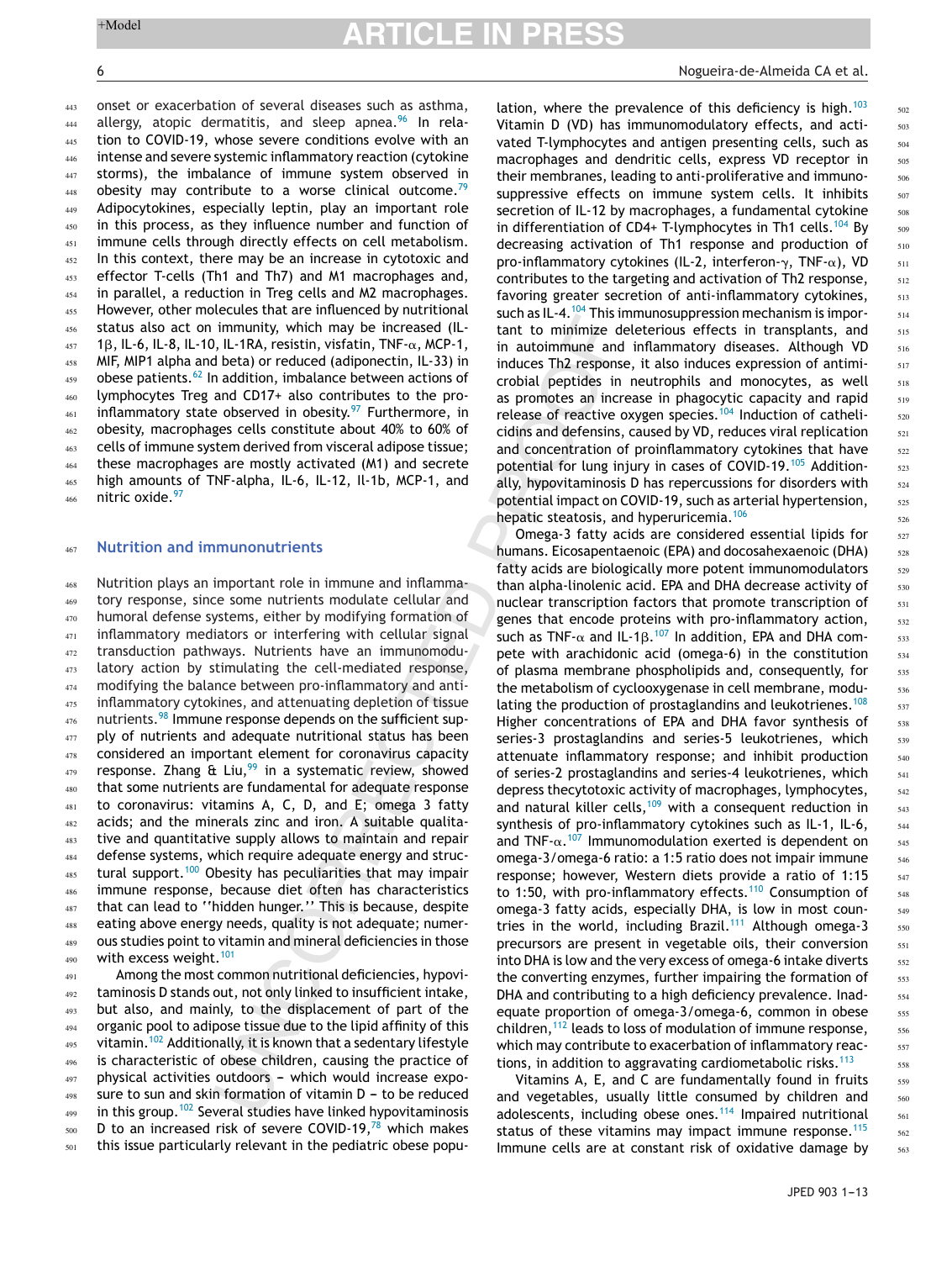# COVID-19 and obesity in childhood and adolescence: A clinical review 7

626

free radicals, which can permanently impair their ability to respond to pathogens. Increased amounts of free radicals in activated macrophages are part of normal response. Vitamin E (VE) acts as an antioxidant and protects the cell membrane against reactive oxygen species.<sup>[114](#page-11-0)</sup> Animal studies have shown that VE supplementation increases resis-tance to infections, including influenza viruses.<sup>[116](#page-11-0)</sup> Vitamin A (VA) guarantees the regeneration of the mucosal barriers damaged by infection and supports protective function of macrophages, neutrophils, and natural killer cells.<sup>[117](#page-11-0)</sup> It is also necessary for adaptive immunity and plays a role in development of T- and B-cells. Like VD, VA can prevent production of IL-12 cytokines by macrophages, decreasing activation of the Th1 response and increasing Th2.<sup>[117](#page-11-0)</sup> VA deficiency impairs Th2 response, which culminates in a lack of IL-4 and fails to induce IgA, impairing salivary IgA response to influenza virus infection, and intestinal response to cholera toxin.<sup>[117](#page-11-0)</sup> Vitamin C (VC) contributes to the integrity of the epithelial barrier and accumulates in phagocytic cells, such as neutrophils, which improves chemotaxis; phagocytosis; production of reactive oxygen species; and induces micro-bial death.<sup>[118](#page-11-0)</sup> It also contributes to apoptosis and removal of neutrophils, which have suffered cell death, from infection sites, reducing necrosis and possible tissue damage.<sup>[118](#page-11-0)</sup> VC seems to promote differentiation and proliferation of B- and T-cells, probably due to its genetic regulatory effect.<sup>[118,119](#page-11-0)</sup> Deficiency also impairs cytotoxic capacity of neutrophils and T-lymphocytes.<sup>[114](#page-11-0)</sup> VC supplementation appears to be able to prevent and treat respiratory and systemic infections,  $118,119$ and a recent review highlights VC, as well as zinc and VD, as micronutrients with stronger evidence regarding their role in immunity.<sup>[120](#page-11-0)</sup> 564 565 566 567 568 569 570 571 572 573 574 575 576 577 578 579 580 581 582 583 584 585 586 587 588 589 590 591 592 593 594 595

In relation to iron, obese children are at risk for iron defi-ciency anemia<sup>[121](#page-11-0)</sup> due to the low nutritional quality and low iron bioavailability of the diet $122$  and anemia has been widely demonstrated in this group.<sup>[123](#page-11-0)</sup> In addition to inadequate intake, hepcidin, the main controller of iron absorption, has increased expression in obese individuals, contributing to the condition by reducing absorption of iron by enterocytes and their export by macrophages and hepatocytes, increas-ing splenic and hepatic sequestrations.<sup>[124](#page-11-0)</sup> 596 597 598 599 600 601 602 603 604

Due to the fact that they have similar nutritional sources, zinc deficiency is also believed to be present among obese children in the same way as iron deficiency, and this has been demonstrated in studies in pediatric age group.<sup>[125](#page-11-0)</sup> It should be noted that, in addition to its immunological role, zinc also participates in insulin and leptin metabolism, which can aggravate metabolic dysregulations in obese chil-dren, contributing to inadequate inflammatory response.<sup>[126](#page-11-0)</sup> Zinc acts as a cofactor for the enzyme superoxide dismutase, which reduces cellular oxidative stress and decreases activation of signaling pathways that promote inflammatory response.<sup>[127](#page-11-0)</sup> It induces monocytes to produce IL-1 and IL-6, and to inhibit the production of TNF- $\alpha$ , and is also involved in regulation of peroxisome proliferator-activated receptors (PPARs), whose activation is positively correlated with decrease in inflammatory response. The direct influence of zinc on immune system is due to its ability to stimulate activity of enzymes involved in mitosis.<sup>[128](#page-11-0)</sup> Zinc deficiency is related to decreased production of cytokines and interferon-  $\alpha$  by leukocytes, atrophy of the thymus and other lymphoid organs, and changes in the proportion of lymphocytes.<sup>[128](#page-11-0)</sup> 605 606 607 608 609 610 611 612 613 614 615 616 617 618 619 620 621 622 623 624 625

# **Psychosocial repercussions of COVID-19 on obesity**

If, on the one hand, obese patients exhibit COVID-19 with particular characteristics, on the other hand, the pandemic has also led to socioeconomic changes that may impact childhood obesity,[129](#page-11-0) especially among the poorest.[130](#page-11-0) In this sense, an important study projected the impact of COVID-19 pandemic on the prevalence of childhood obesity in United States, according to different scenarios: $131$  closing schools for two months; school closures for two months associated with a 10% drop in physical activity in two subsequent months of summer; adding two more subsequent months of closed schools; adding two more subsequent months of school closures. The increase in prevalence of obesity would be 0.640, 0.972, 1.676, and 2.373 percentage points, respectively. In Italy, Pietrobelli et al.<sup>[132](#page-11-0)</sup> followed 41 obese children and adolescents during three weeks of lockdown in Verona and found no changes in vegetables consumption, but observed increased consumption of fruits, chips, red meat, and sugary drinks; the time spent in sports activities was reduced by two and a half hours per week and, in contrast, sleep period increased by 0.65 h/day; and the most impactful data refers to screen time, which increased by 4.85 h/day. An interesting aspect is the idea often disseminated in lay texts that physical activity should be avoided to protect immunity and supposedly that exercise could reduce body's defenses, a fact that has not been scientifically demonstrated, even among athletes.<sup>[133](#page-11-0)</sup> On the contrary, physical activity is important for the proper formation of VD when performed outdoors.<sup>[102](#page-10-0)</sup> In fact, with regard to situations related to sedentary lifestyle, such as watching TV or playing video games, changes occur that are related to higher risk of obesity, such as high consumption of fast food and sugar-sweetened beverages,  $134$  in addition to sleep disorders.<sup>[135](#page-11-0)</sup> In relation to this last aspect, the COVID-19 pandemic brings high risks for health, as several factors can contribute to quality and duration of sleep being unsatisfactory, such as stress in face of illness, interruption of activities in the morning, time available for screen use, etc.<sup>[132](#page-11-0)</sup> In this sense, in addition to predisposing to weight gain and abdominal adiposity, sleep disorders have other health repercussions, such as insulin resistance, deterioration in food quality, poor school performance, and sedentary lifestyle.<sup>[136](#page-11-0)</sup>

Living with stress during COVID-19 pandemic, in addition to bringing risks of deterioration of immunity,  $137$  may have consequences for pediatric health, in particular for nutritional and emotional areas. $138$  One such consequence refers to the worsening of sleep quality, discussed above. Additionally, stress increases food consumption, activates brain reward centers that raise interest in highly palatable foods (sugar, salt, and lipids), increases emotional instability, and worsens quality of life.<sup>[138](#page-11-0)</sup> Due to the prolonged time of social isolation, another aspect demonstrated in the United States was a drop in adherence to immunization programs, due to the fear of taking children to vaccinate.<sup>[139](#page-11-0)</sup> Finally, a Brazilian study showed a high incidence of peri-obstetric mortality due to COVID-19<sup>[140](#page-11-0)</sup> and this fact, in cases where delivery is feasible, may lead to a large number of infants being deprived of breastfeeding, known as a protective factor against obesity.[141](#page-11-0)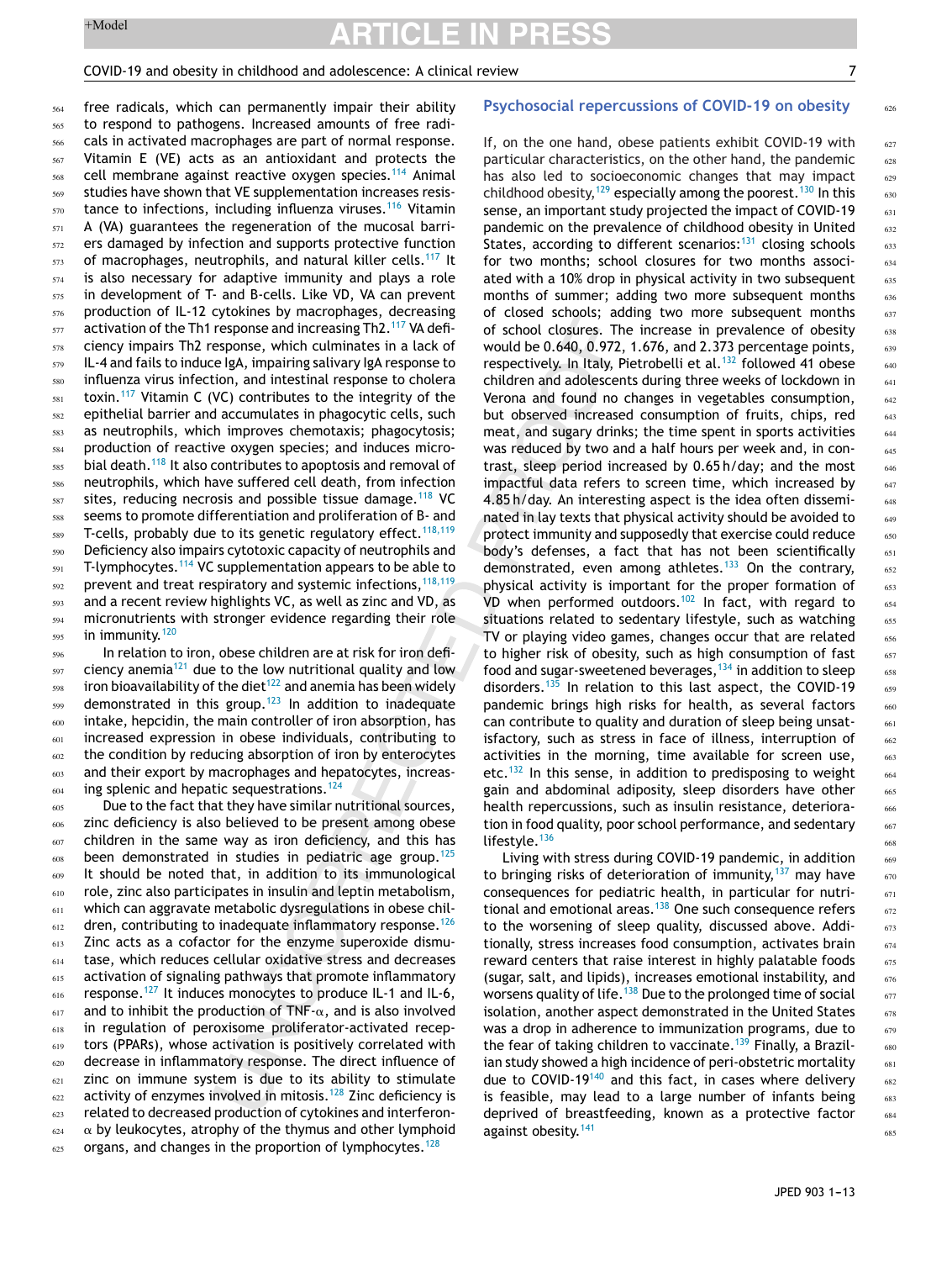

**Figure 1** Interrelationships between obesity and COVID-19.

#### **Final considerations and complications for treatment** 686 687

The present review has two important limitations. The first is that it is not possible, currently, to carry out a systematic review of the literature with the expected rigor in study classification, since most of published data is based on observations made less than a year ago and, generally, refer to observational and cross-sectional studies. The second is that there are few publications referring to the pediatric age group, which means that some information is, in fact, inferences about the approach to the disease in children and adolescents, based on what is observed in adults. 688 689 690 691 692 693 694 695 696 697

When the patient presents with mild COVID-19 symptoms, the treatment is only symptomatic and recovery is usually complete, $142$  ranging from supportive measures for mild cases (isolation, hygiene, rest, hydration, and attention to food intake) to invasive hospital procedures, such as mechanical ventilation. The convalescence period may range from one to three weeks in mild case, or up to six weeks for the most severe.<sup>[143](#page-11-0)</sup> 698 699 700 701 702 703 704 705

Non-obese children are usually asymptomatic and even less susceptible to the infection.<sup>[144](#page-11-0)</sup> In these cases, telemedicine alternatives have been proposed in order to help families receive adequate guidance without the need to travel.<sup>[129](#page-11-0)</sup> However, for those who develop the most severe forms, the coexistence of obesity can hinder therapy and worsen prognosis, since the inflammatory condition is as severe as in adults. $145$  Also, extensive involvement of the cardiopulmonary system is frequent<sup>[146](#page-11-0)</sup> and respiratory disorders such as Pickwick syndrome, obstructive apnea, and surfactant dysfunctions may be present.<sup>[147](#page-11-0)</sup> There are also technical issues, such as the fact that many pieces of equip-ment may not adequately adapt to the obese patient<sup>[148](#page-11-0)</sup> and the greater difficulty of intubation of obese patients, which may lead to the occurrence of lesions and longer periods of hypoxia while the procedure is being completed.<sup>[148](#page-11-0)</sup> Nursing 706 707 708 709 710 711 712 713 714 715 716 717 718 719 720 721

care is always more difficult: the possibility of more precarious hygiene and secondary contamination, as well as harder venipuncture and more likelihood to cause injury; control procedures such as blood pressure measurement and cardiac auscultation are more difficult and more error-prone; and the risk of bedsores during intensive care unit stay is always higher the higher the patient's weight.<sup>[149](#page-11-0)</sup>

For families, supportive measures that provide high quality information and guidance to help them make decisions on medications, the need to go to the emergency room, and how to conduct emergency care are essential.<sup>[129](#page-11-0)</sup> For adolescents, adequate information can often aid to minimize extreme behaviors, both in the aspect of excessive fear, for some, and in the sense of invulnerability, for others.<sup>[150](#page-12-0)</sup>

Fig. 1 shows a brief synopsis regarding the relationships between obesity and COVID-19.

In conclusion, obesity in childhood and adolescence can be considered a risk factor for greater susceptibility and severity of COVID-19 and is associated with nutritional, cardiac, respiratory, renal, and immunological alterations, which may potentiate the complications of SARS-CoV-2 infection. The need for social isolation can have the effect of causing or worsening obesity and its comorbidities, and pediatricians need to be aware of this issue. It is necessary that health professionals, when faced with the care of children with suspected or confirmation of COVID-19, carry out the assessment of nutritional status in order to diagnose overweight; be concerned with guidance on care, in periods of isolation, with the general state of health, including the areas of nutrition, immunization, and psychosocial aspects; trace comorbidities associated with obesity, ensuring that their treatment is not interrupted; screen immunonutrients levels to assess the need for supplementation; provide information to the family respecting the specificities of the condition; and determine, when necessary, referral to hospital units suitable for the care of obese children and adolescents.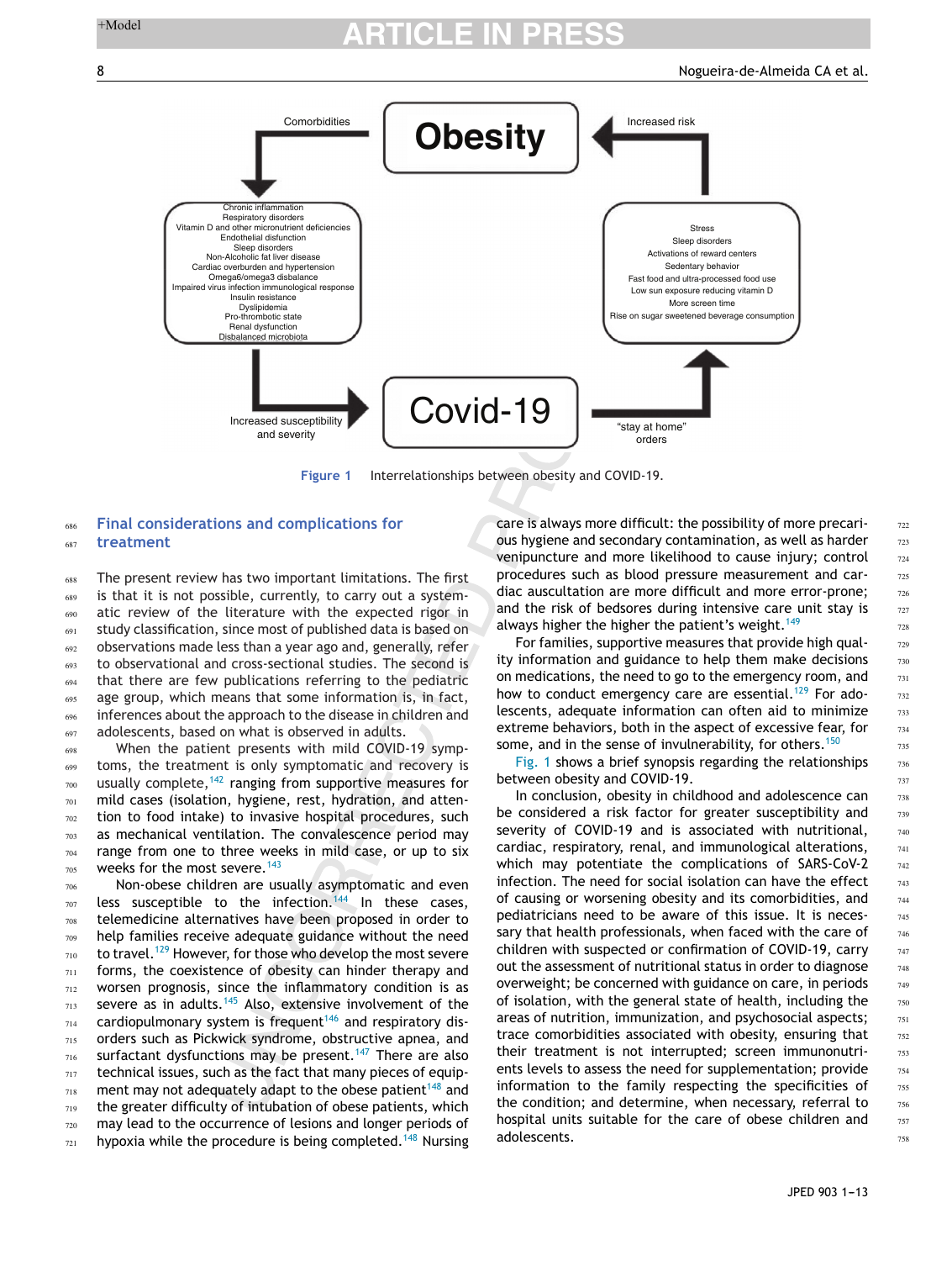### <span id="page-8-0"></span>COVID-19 and obesity in childhood and adolescence: A clinical review 9

### **Conflicts of interest** 759

The authors declare no conflicts of interest.  $760^{24}$ 

#### **References** 761

813

- 1. Cespedes MD, Souza J. Coronavirus: a clinical update of COVID-19. Rev Assoc Med Bras (1992). 2020:66:116-23. 762 763
- 2. González JJE. SARS-CoV-2 and COVID-19. A pandemic review. Medicina Crítica. 2020;33:53-67. 764 765
- 3. Gotzinger F, Santiago-Garcia B, Noguera-Julian A, Lanaspa M, Lancella L, Calo Carducci FI, et al. COVID-19 in children and adolescents in Europe: a multinational, multicentre cohort study. Lancet Child Adolesc Health. 2020, [http://dx.doi.org/10.1016/S2352-4642\(20\)30177-2](dx.doi.org/10.1016/S2352-4642(20)30177-2) [Epub ahead of print]. 766 767 768 769 770 771
	- 4. Mehta N, Kalra A, Nowacki AS, Anjewierden S, Han Z, Bhat P, et al. Association of use of angiotensin-converting enzyme inhibitors and angiotensin II receptor blockers with testing positive for coronavirus disease 2019 (COVID-19). JAMA Cardiol. 2020, [http://dx.doi.org/10.1001/jamacardio.2020.1855](dx.doi.org/10.1001/jamacardio.2020.1855) [Epub ahead of print].
	- 5. Oualha M, Bendavid M, Berteloot L, Corsia A, Lesage F, Vedrenne M, et al. Severe and fatal forms of COVID-19 in children. Arch Pediatr. 2020:27:235-8.
	- 6. Shekerdemian LS, Mahmood NR, Wolfe KK, Riggs BJ, Ross CE, McKiernan CA, et al. Characteristics and outcomes of children with coronavirus disease 2019 (COVID-19) infection admitted to US and Canadian pediatric intensive care units. JAMA Pediatr. 2020, [http://dx.doi.org/10.](dx.doi.org/10.1001/jamapediatrics.2020.1948) [1001/jamapediatrics.2020.1948](dx.doi.org/10.1001/jamapediatrics.2020.1948) [Epub ahead of print].
	- 7. Hon KL, Leung KK, Leung AK, Sridhar S, Qian S, Lee SL, et al. Overview: the history and pediatric perspectives of severe acute respiratory syndromes: novel or just like SARS. Pediatr Pulmonol. 2020;55:1584-91.
	- 8. Dong Y, Mo X, Hu Y, Qi X, Jiang F, Jiang Z, et al. Epidemiological characteristics of 2143 pediatric patients with 2019 coronavirus disease in China. J Emerg Med. 2020;58:712-3.
	- 9. Garg S. Hospitalization rates and characteristics of patients hospitalized with laboratory-confirmed coronavirus disease 2019 -COVID-NET, 14 States, March 1-30, 2020. MMWR Morb Mortal Wkly Rep. 2020;69.
	- 10. Panahi L, Amiri M, Pouy S. Clinical characteristics of COVID-19 infection in newborns and pediatrics: a systematic review. Arch Acad Emerg Med. 2020;8:e50.
	- 11. Cai J, Xu J, Lin D, Yang Z, Xu L, Qu Z, et al. A case series of children with 2019 novel coronavirus infection: clinical and epidemiological features. Clin Infect Dis. 2020, [http://dx.doi.org/10.1093/cid/ciaa198](dx.doi.org/10.1093/cid/ciaa198) [Epub ahead of print].
	- 12. Rajmil L. Role of children in the transmission of the COVID-19 pandemic: a rapid scoping review. BMJ Paediatr Open. 2020, [http://dx.doi.org/10.1136/bmjpo-2020-000722](dx.doi.org/10.1136/bmjpo-2020-000722) [Epub ahead of print].
	- 13. Zimmermann P, Curtis N. COVID-19 in children, pregnancy and neonates: a review of epidemiologic and clinical features. Pediatr Infect Dis J. 2020;39:469-77.
- 14. L'Huillier AG, Torriani G, Pigny F, Kaiser L, Eckerle I. Culture-competent SARS-CoV-2 in nasopharynx of symptomatic neonates, children, and adolescents. Emerg Infect Dis. 2020;26. 812 814 815
- 15. Xu Y, Li X, Zhu B, Liang H, Fang C, Gong Y, et al. Characteristics of pediatric SARS-CoV-2 infection and potential evidence for persistent fecal viral shedding. Nat Med. 2020;26:502-5. 816 817 818
- 16. Yuan C, Zhu H, Yang Y, Cai X, Xiang F, Wu H, et al. Viral loads in throat and anal swabs in children infected with SARS-CoV-2. Emerg Microbes Infect. 2020;9:1233-7. 819 820 821
- 17. Jones Tc, Mühlemann B, Veith T, Biele G, Zuchowski M, Hoffmann J, et al. An analysis of SARS-CoV-2 viral load by patient age. medRxiv. 2020, [http://dx.doi.org/](dx.doi.org/10.1101/2020.06.08.20125484) [10.1101/2020.06.08.20125484](dx.doi.org/10.1101/2020.06.08.20125484) [Epub ahead of print].
- 18. Alzamora MC, Paredes T, Caceres D, Webb CM, Valdez LM, La Rosa M. Severe COVID-19 during pregnancy and possible vertical transmission. Am J Perinatol. 2020;37:861-5.
- 19. Dong L, Tian J, He S, Zhu C, Wang J, Liu C, et al. Possible vertical transmission of SARS-CoV-2 from an infected mother to her newborn. JAMA. 2020;323:1846-8.
- 20. Gordon M, Kagalwala T, Rezk K, Rawlingson C, Ahmed MI, Guleri A. Rapid systematic review of neonatal COVID-19 including a case of presumed vertical transmission. BMJ Paediatr Open. 2020;4:e000718.
- 21. WHO, Contract No.: WHO/2019-nCoV/Sci Brief/Breas tfeeding/2020.1. [cited 15 Jul 2020]. Available from: [https://apps.who.int/iris/bitstream/handle/10665/332639/](https://apps.who.int/iris/bitstream/handle/10665/332639/WHO-2019-nCoV-Sci_Brief-Breastfeeding-2020.1-eng.pdf) WHO-2019-nCoV-Sci [Brief-Breastfeeding-2020.1-eng.pdf,](https://apps.who.int/iris/bitstream/handle/10665/332639/WHO-2019-nCoV-Sci_Brief-Breastfeeding-2020.1-eng.pdf) 2020.
- 22. Fox A, Marino J, Amanat F, Krammer F, Hahn-Holbrook J, Zolla-Pazner S, et al. Evidence of a significant secretory-IgA-dominant SARS-CoV-2 immune response in human milk following recovery from COVID-19. medRxiv. 2020, [http://dx.doi.org/10.1101/2020.05.04.20089995](dx.doi.org/10.1101/2020.05.04.20089995) [Epub ahead of print].
- 23. Li Y, Zhao R, Zheng S, Chen X, Wang J, Sheng X, et al. Lack of vertical transmission of severe acute respiratory syndrome coronavirus 2, China. Emerg Infect Dis. 2020;26:1335-6.
- 24. Liu W, Wang J, Li W, Zhou Z, Liu S, Rong Z. Clinical characteristics of 19 neonates born to mothers with COVID-19. Front Med. 2020;14:193-8.
- 25. Far S, Agora SA. SARS-CoV-2 infection in neonate: what do we know. Lancet. 2020;395:809-15.
- 26. Yang P, Wang X, Liu P, Wei C, He B, Zheng J, et al. Clinical characteristics and risk assessment of newborns born to mothers with COVID-19. J Clin Virol. 2020;127:104356.
- 27. Mantovani A, Rinaldi E, Zusi C, Beatrice G, Saccomani MD, Dalbeni A. Coronavirus disease 2019 (COVID-19) in children and/or adolescents: a meta-analysis. Pediatr Res. 2020:1-6.
- 28. Dong Y, Mo X, Hu Y, Qi X, Jiang F, Jiang Z, et al. Epidemiology of COVID-19 among children in China. Pediatrics. 2020;145:e20200702.
- 29. Duran P, Berman S, Niermeyer S, Jaenisch T, Forster T, Gomez Ponce de Leon R, et al. COVID-19 and newborn health: systematic review. Rev Panam Salud Publica. 2020;44:e54.
- 30. Ludvigsson JF. Systematic review of COVID-19 in children shows milder cases and a better prognosis than adults. Acta Paediatr. 2020;109:1088-95.
- 31. Li B, Yang J, Zhao F, Zhi L, Wang X, Liu L, et al. Prevalence and impact of cardiovascular metabolic diseases on COVID-19 in China. Clin Res Cardiol. 2020;109:531-8.
- 32. Shelmerdine SC, Lovrenski J, Caro-Dominguez P, Toso S, Collaborators of the European Society of Paediatric Radiology Cardiothoracic Imaging Taskforce. Coronavirus disease 2019 (COVID-19) in children: a systematic review of imaging findings. Pediatr Radiol. 2020, [http://dx.doi.org/10.1007/s00247-020-04726-w](dx.doi.org/10.1007/s00247-020-04726-w) [Epub ahead of print].
- 33. Balasubramanian S, Rao NM, Goenka A, Roderick M, Ramanan AV. Coronavirus disease 2019 (COVID-19) in children-what we know so far and what we do not. Indian Pediatr. 2020;57:435-42.
- 34. Dhochak N, Singhal T, Kabra S, Lodha R. Pathophysiology of COVID-19: why children fare better than adults? Indian J Pediatr. 2020:87:537-46.
- 35. Patel AB, Verma A. Nasal ACE2 levels and COVID-19 in children. JAMA. 2020;323:2386---7.
- 36. Netea MG, Dominguez-Andres J, Barreiro LB, Chavakis T, Divangahi M, Fuchs E, et al. Defining trained immunity and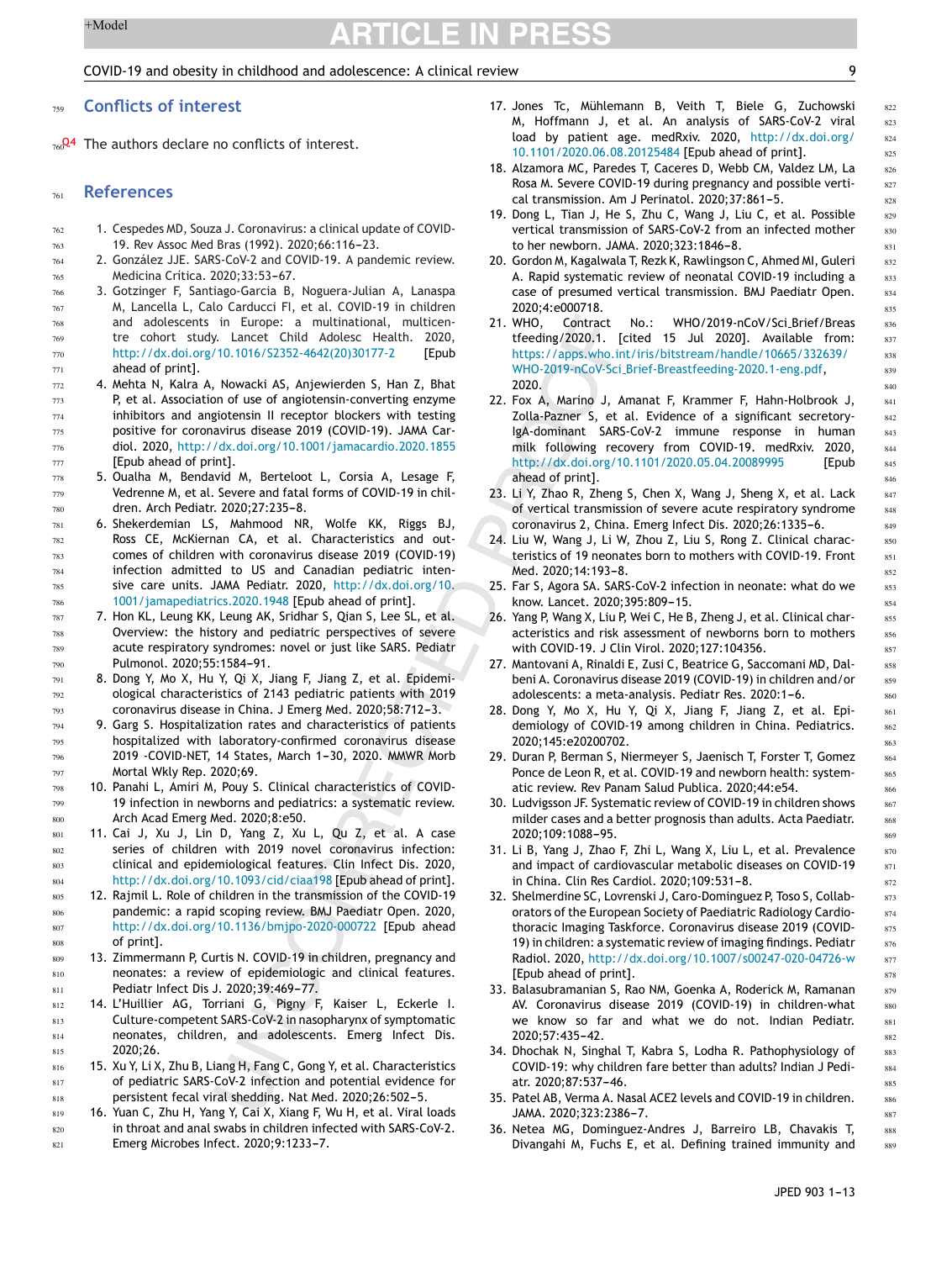### <span id="page-9-0"></span>10 Nogueira-de-Almeida CA et al.

**890** 891

its role in health and disease. Nat Rev Immunol. 2020;20: 375-88.

- 37. Miller A, Reandelar MJ, Fasciglione K, Roumenova V, Li Y, Otazu GH. Correlation between universal BCG vaccination policy and reduced morbidity and mortality for COVID-19: an epidemiological study. MedRxiv. 2020. 892 893 894 895
	- 38. Caruso C, Buffa S, Candore G, Colonna-Romano G, Dunn-Walters D, Kipling D, et al. Mechanisms of immunosenescence. Immun Ageing. 2009;6:10.
	- 39. Xie X, Chen J, Wang X, Zhang F, Liu Y. Age- and genderrelated difference of ACE2 expression in rat lung. Life Sci. 2006;78:2166-71.
	- 40. Imai Y, Kuba K, Rao S, Huan Y, Guo F, Guan B, et al. Angiotensinconverting enzyme 2 protects from severe acute lung failure. Nature. 2005;436:112-6.
	- 41. Diaz E, Rodriguez A, Martin-Loeches I, Lorente L, Del Mar Martin M, Pozo JC, et al. Impact of obesity in patients infected with 2009 influenza A(H1N1). Chest. 2011;139:382-6.
	- 42. Green WD, Beck MA. Obesity impairs the adaptive immune response to Influenza virus. Ann Am Thorac Soc. 2017;14:S406-9.
	- 43. Zachariah P, Johnson CL, Halabi KC, Ahn D, Sen AI, Fischer A, et al. Epidemiology, clinical features, and disease severity in patients with coronavirus disease 2019 (COVID-19) in a children's hospital in New York City, New York. JAMA Pediatr. 2020:e202430 [Epub ahead of print].
	- 44. Bhatraju PK, Ghassemieh BJ, Nichols M, Kim R, Jerome KR, Nalla AK, et al. COVID-19 in critically Ill patients in the Seattle region-case series. N Engl J Med. 2020;382:2012-22.
	- 45. Caussy C, Wallet F, Laville M, Disse E. Obesity is associated with severe forms of COVID-19. Obesity (Silver Spring). 2020;28:1175.
	- 46. Wu J, Li W, Shi X, Chen Z, Jiang B, Liu J, et al. Early antiviral treatment contributes to alleviate the severity and improve the prognosis of patients with novel coronavirus disease (COVID-19). J Intern Med. 2020;288:128-38.
	- 47. Simonnet A, Chetboun M, Poissy J, Raverdy V, Noulette J, Duhamel A, et al. High prevalence of obesity in severe acute respiratory syndrome coronavirus-2 (SARS-CoV-2) requiring invasive mechanical ventilation. Obesity (Silver Spring). 2020:28:1195-9.
	- 48. Busetto L, Bettini S, Fabris R, Serra R, Dal Pra C, Maffei P, et al. Obesity and COVID-19: an Italian snapshot. Obesity (Silver Spring). 2020, [http://dx.doi.org/10.1002/oby.22918](dx.doi.org/10.1002/oby.22918) [Epub ahead of print].
	- 49. Hajifathalian K, Kumar S, Newberry C, Shah S, Fortune B, Krisko T, et al. Obesity is associated with worse outcomes in COVID-19: analysis of early data from New York City. Obesity (Silver Spring). 2020, [http://dx.doi.org/10.1002/oby.22923](dx.doi.org/10.1002/oby.22923) [Epub ahead of print].
	- 50. Yates T, Razieh C, Zaccardi F, Davies MJ, Khunti K. Obesity and risk of COVID-19: analysis of UK biobank. Prim Care Diabetes. 2020. S1751-9918(20)30196-0. [Epub ahead of print].
	- 51. Newland JG, Bryant KA. Children in the eye of the pandemic storm-lessons from New York City. JAMA Pediatr. 2020, [http://dx.doi.org/10.1001/jamapediatrics.2020.2438](dx.doi.org/10.1001/jamapediatrics.2020.2438).
- 52. Fruhbeck G, Baker JL, Busetto L, Dicker D, Goossens GH, Halford JCG, et al. European Association for the study of obesity position statement on the Global COVID-19 pandemic. Obes Facts. 2020:13:292-6. 946 947 948 949
- 53. Nogueira-de-Almeida CA. We need to look at the comorbidities of obesity during childhood and adolescence. Biomed J Sci Tech Res. 2017;1:2, [http://dx.doi.org/](dx.doi.org/10.26717/bjstr.2017.01.000586) [10.26717/bjstr.2017.01.000586](dx.doi.org/10.26717/bjstr.2017.01.000586) [Epub ahead of print]. 950  $951$ 952 953
- 54. Alwarawrah Y, Kiernan K, MacIver NJ. Changes in nutritional status impact immune cell metabolism and function. Front Immunol. 2018;9:1055. 954  $055$ 956
- 55. Heialy SA, Hachim M, Senok A, Tayoun AA, Hamoudi R, Alsheikh-Ali A, et al. Regulation of angiotensin converting enzyme 2 (ACE2) in obesity: implications for COVID-19. bioRxiv. 2020, [http://dx.doi.org/10.1101/2020.04.17.046938](dx.doi.org/10.1101/2020.04.17.046938) [Epub ahead of print].
- 56. Zhang F, Xiong Y, Wei Y, Hu Y, Wang F, Li G, et al. Obesity predisposes to the risk of higher mortality in young COVID-19 patients. J Med Virol. 2020, [http://dx.doi.org/](dx.doi.org/10.1002/jmv.26039) [10.1002/jmv.26039](dx.doi.org/10.1002/jmv.26039) [Epub ahead of print].
- 57. Kass DA, Duggal P, Cingolani O. Obesity could shift severe COVID-19 disease to younger ages. Lancet. 2020;395:1544-5.
- 58. Zabarsky G, Beek C, Hagman E, Pierpont B, Caprio S, Weiss R. Impact of severe obesity on cardiovascular risk factors in youth. J Pediatr. 2018;192:105-14.
- 59. Nogueira-de-Almeida CA, Pires LA, dos Santos RG. Comparação de indicadores de perfis glicêmico e lipídico entre criancas e adolescentes obesos egressos de serviço público ou privado da cidade de Ribeirão Preto (SP). Medicina (Ribeirao Preto Online). 2016;49:504-10.
- 60. Nogueira-de-Almeida CA, de Mello ED. Different criteria for the definition of insulin resistance and its relation with dyslipidemia in overweight and obese children and adolescents. Pediatr Gastroenterol Hepatol Nutr. 2018;21:59-67.
- 61. Sattar N, McInnes IB, McMurray JJ. Obesity is a risk factor for severe COVID-19 infection: multiple potential mechanisms. Circulation. 2020:142:4-6.
- 62. Korakas E, Ikonomidis I, Kousathana F, Balampanis K, Kountouri A, Raptis A, et al. Obesity and COVID-19: immune and metabolic derangement as a possible link to adverse clinical outcomes. Am J Physiol Endocrinol Metab. 2020;319:E105-9.
- 63. Bendor CD, Bardugo A, Pinhas-Hamiel O, Afek A, Twig G. Cardiovascular morbidity, diabetes and cancer risk among children and adolescents with severe obesity. Cardiovasc Diabetol. 2020;19:79.
- 64. Kochli S, Endes K, Bartenstein T, Usemann J, Schmidt-Trucksass A, Frey U, et al. Lung function, obesity and physical fitness in young children: the examin youth study. Respir Med. 2019;159:105813.
- 65. Umbrello M, Fumagalli J, Pesenti A, Chiumello D. Pathophysiology and management of acute respiratory distress syndrome in obese patients. Semin Respir Crit Care Med. 2019;  $40:40-56$ .
- 66. Fearnbach SN, Johannsen NM, Martin CK, Katzmarzyk PT, Beyl RA, Hsia DS, et al. A pilot study of cardiorespiratory fitness, adiposity, and cardiometabolic health in youth with overweight and obesity. Pediatr Exerc Sci. 2020;1:1-8.
- 67. Rychter AM, Zawada A, Ratajczak AE, Dobrowolska A, Krela-Kazmierczak I. Should patients with obesity be more afraid of COVID-19? Obes Rev. 2020, [http://dx.doi.org/](dx.doi.org/10.1111/obr.13083) [10.1111/obr.13083](dx.doi.org/10.1111/obr.13083) [Epub ahead of print].
- 68. De A, Rastogi D. Association of pediatric obesity and asthma, pulmonary physiology, metabolic dysregulation, and atopy; and the role of weight management. Expert Rev Endocrinol Metab. 2019:14:335-49.
- 69. Samuels JD. Obesity phenotype is a predictor of COVID-19 disease susceptibility. Obesity (Silver Spring). 2020, [http://dx.doi.org/10.1002/oby.22866](dx.doi.org/10.1002/oby.22866) [Epub ahead of print].
- 70. Al-Ayed M, Alshaybari K, Alshehri D, Jamaan A, Nasser I, Alaamri H, et al. Obesity and childhood asthma in male schoolchildren in Saudi Arabia: is there a role for leptin, interleukin-4, interleukin-5, and interleukin-21? Ann Saudi Med. 2019;39:295-301.
- 71. Durbin C, Egan R, Gervasi K, Nadeau N, Neal E, Reich S, et al. The effects of obesity on pulmonary function in children. JAAPA. 2017;30:30-3.
- 72. Mauad Filho F, Caixe SH, Benedetia AC, Garcia J, WdP Martins, Del Ciampo LA, et al. Evaluation of echocardiography as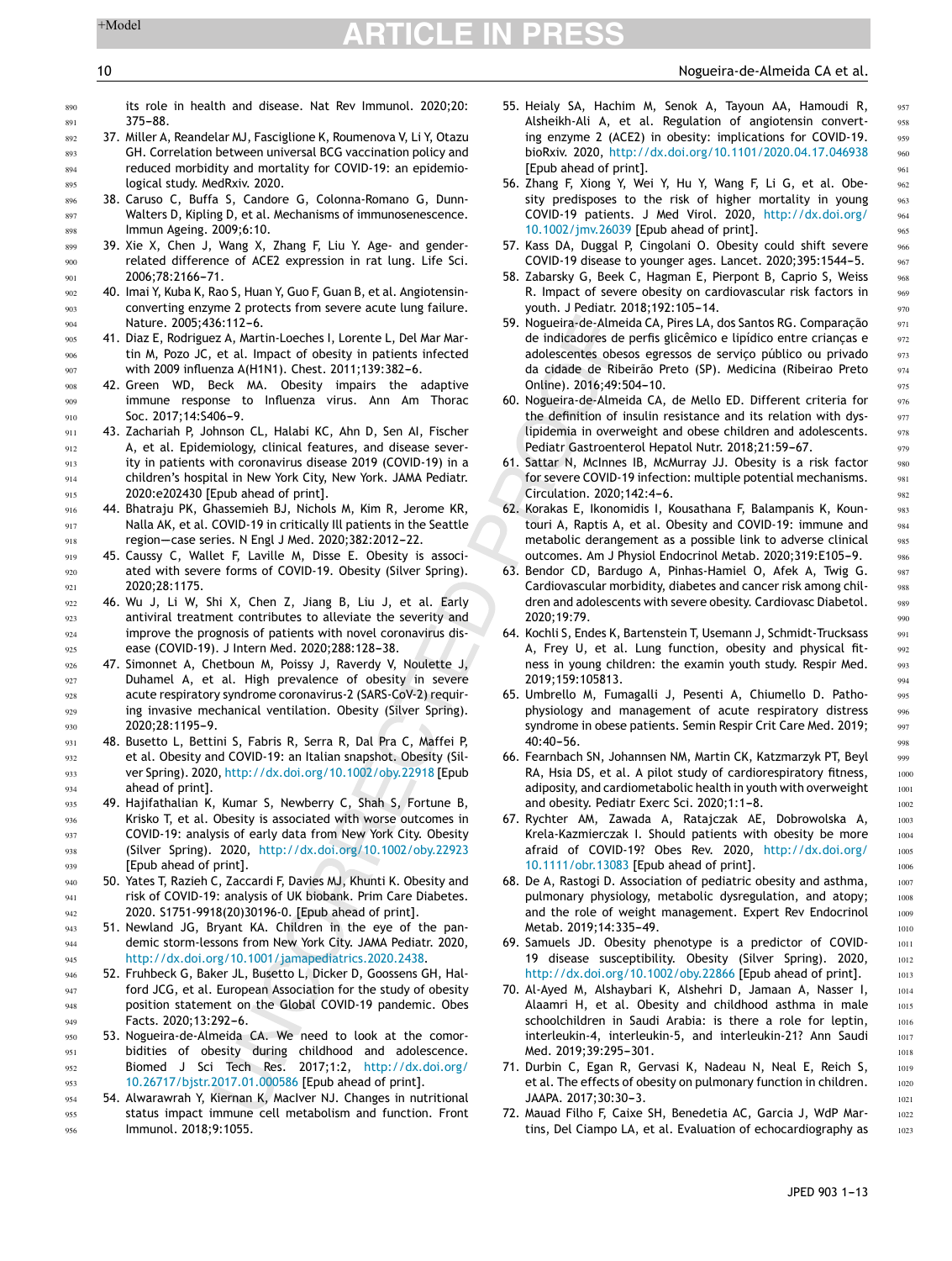1051 1052 1053

# <span id="page-10-0"></span> $+$ Model **ARTICLE IN PRESS**

# COVID-19 and obesity in childhood and adolescence: A clinical review 11

1091

a marker of cardiovascular risk in obese children and adolescents. Int J Clin Pediatr. 2014:3:72-8.

- 73. Kassir R. Risk of COVID-19 for patients with obesity. Obes Rev. 2020;21:e13034.
- 74. Sommer A, Twig G. The impact of childhood and adolescent obesity on cardiovascular risk in adulthood: a systematic review. Curr Diab Rep. 2018;18:91.
- 75. Garcia J, Benedeti A, Caixe SH, Mauad F, Nogueirade-Almeida CA. Ultrasonographic evaluation of the common carotid intima-media complex in healthy and overweight/obese children. J Vasc Bras. 2019, [http://dx.doi.org/10.1590/1677-5449.190003](dx.doi.org/10.1590/1677-5449.190003) [Epub ahead of print]. 1031 1032 1033 1034 1035 1036
- 76. Al-Shorman A, Al-Domi H, Faqih A. Markers of subclinical atherosclerosis in schoolchildren with obesity and metabolic syndrome. Swiss Med Wkly. 2017;147:w14446. 1037 1038 1039
	- 77. Varga Z, Flammer AJ, Steiger P, Haberecker M, Andermatt R, Zinkernagel AS, et al. Endothelial cell infection and endotheliitis in COVID-19. Lancet. 2020;395:1417-8.
	- 78. Belancic A, Kresovic A, Racki V. Potential pathophysiological mechanisms leading to increased COVID-19 susceptibility and severity in obesity. Obes Med. 2020;19:100259.
- 79. Kim J, Nam JH. Insight into the relationship between obesity-induced low-level chronic inflammation and COVID-19 infection. Int J Obes (Lond). 2020;44:1541-2. 1047 1048
- 80. Wu H, Ballantyne CM. Metabolic inflammation and insulin resistance in obesity. Circ Res. 2020;126:1549-64. 1049 1050
	- 81. Luzi L, Radaelli MG. Influenza and obesity: its odd relationship and the lessons for COVID-19 pandemic. Acta Diabetol. 2020:57:759-64.
- 82. Marchandot B, Sattler L, Jesel L, Matsushita K, Schini-Kerth V, Grunebaum L, et al. COVID-19 related coagulopathy: a distinct entity? J Clin Med. 2020;9:1651. 1054 1055 1056
- 83. Lavie CJ, Sanchis-Gomar F, Henry BM, Lippi G. COVID-19 and obesity: links and risks. Expert Rev Endocrinol Metab.  $2020:15:215-6.$ 1057 1058 1059
- 84. D'Agati VD, Chagnac A, de Vries AP, Levi M, Porrini E, Herman-Edelstein M, et al. Obesity-related glomerulopathy: clinical and pathologic characteristics and pathogenesis. Nat Rev Nephrol. 2016;12:453-71. 1060 1061 1062 1063
- 85. Kelly C, Geraghty RM, Somani BK. Nephrolithiasis in the obese patient. Curr Urol Rep. 2019;20:36. 1064 1065
- 86. Gai Z, Wang T, Visentin M, Kullak-Ublick GA, Fu X, Wang Z. Lipid accumulation and chronic kidney disease. Nutrients. 2019;11:722. 1066 1067 1068
- 87. Yang S, Cao C, Deng T, Zhou Z. Obesity-related glomerulopathy: a latent change in obesity requiring more attention. Kidney Blood Press Res. 2020;4:1-13. 1069 1070 1071
- 88. Vaneckova I, Hojna S, Kadlecova M, Vernerova Z, Kopkan L, Cervenka L, et al. Renoprotective effects of ET(A) receptor antagonists therapy in experimental non-diabetic chronic kidney disease: is there still hope for the future? Physiol Res. 2018;67:S55-67. 1072 1073 1074 1075 1076
- 89. Gabarre P, Dumas G, Dupont T, Darmon M, Azoulay E, Zafrani L. Acute kidney injury in critically ill patients with COVID-19. Intensive Care Med. 2020;46:1339-48. 1077 1078 1079
- 90. Alexandre J, Cracowski JL, Richard V, Bouhanick B. Drugs, COVID-19' working group of the French Society of Pharmacology, Therapeutics. Renin-angiotensin-aldosterone system and COVID-19 infection. Ann Endocrinol (Paris). 2020;81:63-7. 1080 1081 1082 1083
- 91. Martinez-Rojas MA, Vega-Vega O, Bobadilla NA. Is the kidney a target of SARS-CoV-2? Am J Physiol Renal Physiol. 2020;318:F1454-62. 1084 1085 1086
- 92. Adapa S, Chenna A, Balla M, Merugu GP, Koduri NM, Daggubati SR, et al. COVID-19 pandemic causing acute kidney injury and impact on patients with chronic kidney disease and renal transplantation. J Clin Med Res. 2020;12:352-61. 1087 1088 1089 1090
- 93. Abenavoli L, Scarpellini E, Colica C, Boccuto L, Salehi B, Sharifi-Rad J, et al. Gut microbiota and obesity: a role for probiotics. Nutrients. 2019;11:2690.
- 94. Indiani C, Rizzardi KF, Castelo PM, Ferraz LFC, Darrieux M, Parisotto TM. Childhood obesity and firmicutes/bacteroidetes ratio in the gut microbiota: a systematic review. Child Obes. 2018:14:501-9.
- 95. Xu K, Cai H, Shen Y, Ni Q, Chen Y, Hu S, et al. Management of COVID-19: the Zhejiang experience. Zhejiang Da Xue Xue Bao Yi Xue Ban. 2020:49:147-57.
- 96. Kelishadi R, Roufarshbaf M, Soheili S, Payghambarzadeh F, Masjedi M. Association of childhood obesity and the immune system: a systematic review of reviews. Child Obes. 2017;13:332-46.
- 97. Magrone T, Jirillo E. Childhood obesity: immune response and nutritional approaches. Front Immunol. 2015;6:76.
- 98. Rogero MM. Nutrição e sistema imune. In: Cozzolino SMF, editor. Biodisponibilidade de nutrientes. Barueri, SP: Manole; 2016. p. 991-1021.
- 99. Zhang L, Liu Y. Potential interventions for novel coronavirus in China: a systematic review. J Med Virol. 2020;92:479-90.
- 100. López Plaza B, Bermejo López LM. Nutrición y trastornos del sistema inmune. Nutrición hospitalaria. 2017;34:68-71.
- 101. Cigerli O, Parildar H, Dogruk Unal A, Tarcin O, Kut A, Eroglu H, et al. Vitamin deficiency and insulin resistance in nondiabetic obese patients. Acta Endocrinol (Buchar). 2016;12:319-27.
- 102. Dura-Trave T, Gallinas-Victoriano F, Chueca-Guindulain MJ, Berrade-Zubiri S. Prevalence of hypovitaminosis D and associated factors in obese Spanish children. Nutr Diabetes. 2017;7:e248.
- 103. Carter SJ, Baranauskas MN, Fly AD. Considerations for obesity, vitamin D, and physical activity amid the COVID-19 pandemic. Obesity (Silver Spring). 2020;28:1176-7.
- 104. Sadeghi K, Wessner B, Laggner U, Ploder M, Tamandl D, Friedl J, et al. Vitamin D3 down-regulates monocyte TLR expression and triggers hyporesponsiveness to pathogen-associated molecular patterns. Eur J Immunol. 2006;36:361-70.
- 105. Grant WB, Lahore H, McDonnell SL, Baggerly CA, French CB, Aliano JL, et al. Evidence that vitamin D supplementation could reduce risk of influenza and COVID-19 infections and deaths. Nutrients. 2020;12:988.
- 106. Wojcik M, Janus D, Kalicka-Kasperczyk A, Sztefko K, Starzyk JB. The potential impact of the hypovitaminosis D on metabolic complications in obese adolescents- preliminary results. Ann Agric Environ Med. 2017;24:636-9.
- 107. Calder PC. Dietary modification of inflammation with lipids. Proc Nutr Soc. 2002;61:345-58.
- 108. Simopoulos AP. The importance of the ratio of omega-6/omega-3 essential fatty acids. Biomed Pharmacother. 2002:56:365-79.
- 109. Takeuchi H, Ikeuchi S, Kawaguchi Y, Kitagawa Y, Isobe Y, Kubochi K, et al. Clinical significance of perioperative immunonutrition for patients with esophageal cancer. World J Surg. 2007;31:2160-7.
- 110. Simopoulos A. An increase in the omega-6/omega-3 fatty acid ratio increases the risk for obesity. Nutrients. 2016;8:128.
- 111. Silva Figueiredo P, Carla Inada A, Marcelino G, Maiara Lopes Cardozo C, de Cassia Freitas K, de Cassia Avellaneda Guimaraes R, et al. Fatty acids consumption: the role metabolic aspects involved in obesity and its associated disorders. Nutrients. 2017;9.
- 112. Czerwonogrodzka-Senczyna A, Janusz M, Jeznach-Steinhagen A, Demkow U, Pyrzak B. Nutrition and immune system in children with simple obesity. In: Advances in Clinical Science. Springer; 2015. p. 49-56.
- 113. Vuholm S, Rantanen JM, Teisen MN, Stark KD, Molgaard C, Christensen JH, et al. Effects of oily fish intake on car-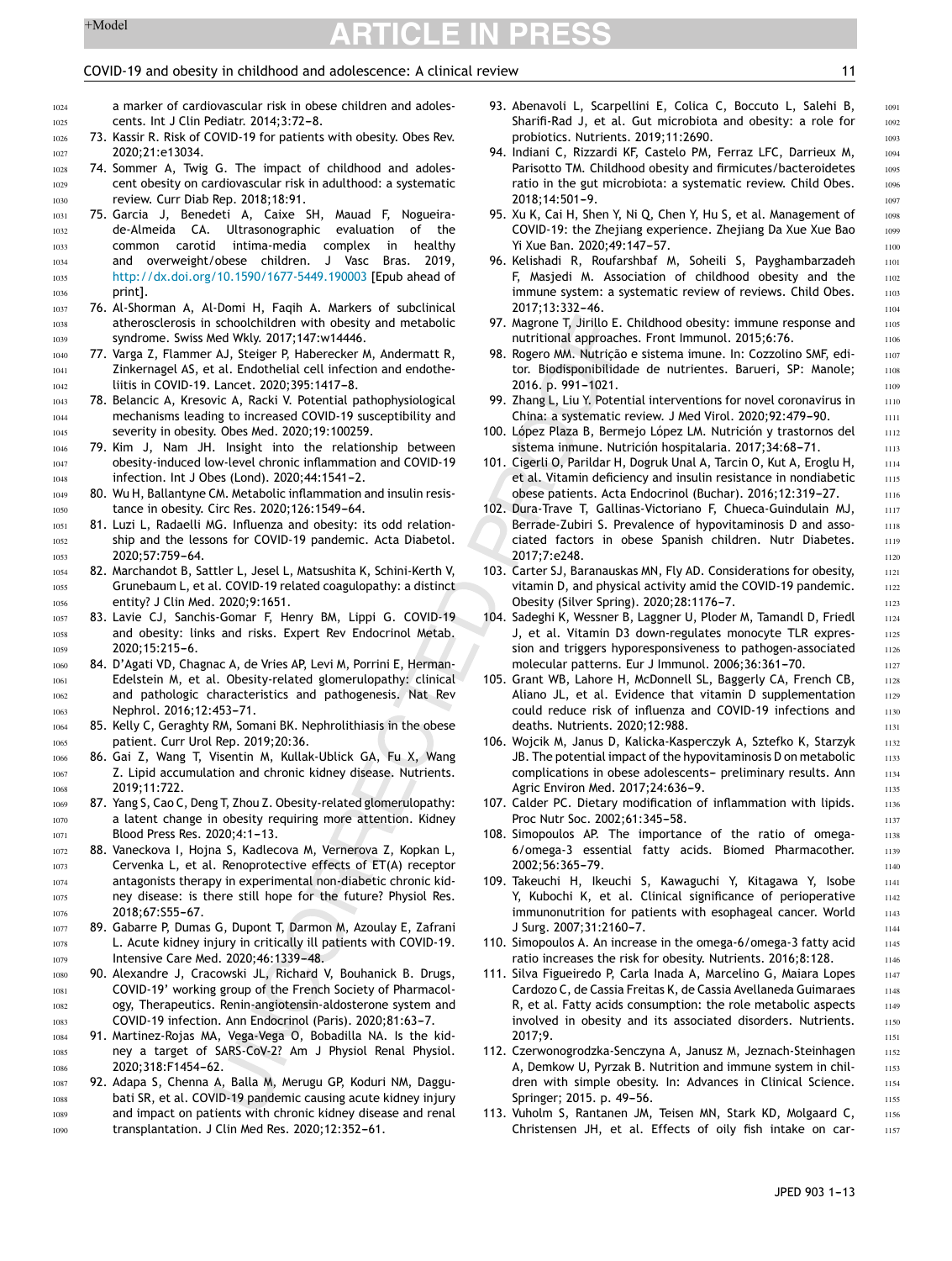# 12 Nogueira-de-Almeida CA et al.

<span id="page-11-0"></span>

1158 1159 diometabolic markers in healthy 8- to 9-y-old children: the FiSK Junior randomized trial. Am J Clin Nutr. 2019;110:1296-305.

- 114. Garipagaoglu M, Sahip Y, Budak N, Akdikmen O, Altan T, Baban M. Food types in the diet and the nutrient intake of obese and non-obese children. J Clin Res Pediatr Endocrinol.  $2008:1:21-9.$ 1160 1161 1162 1163
- 115. Wu D, Lewis ED, Pae M, Meydani SN. Nutritional modulation of immune function: analysis of evidence, mechanisms, and clinical relevance. Front Immunol. 2018;9:3160. 1164 1165 1166
- 116. Rizvi S, Raza ST, Ahmed F, Ahmad A, Abbas S, Mahdi F. The role of vitamin E in human health and some diseases. Sultan Qaboos Univ Med J. 2014;14:e157-65. 1167 1168 1169
- 117. Huang Z, Liu Y, Qi G, Brand D, Zheng SG. Role of vitamin A in the immune system. J Clin Med. 2018;7. 1170 1171
- 118. Carr AC, Maggini S. Vitamin C and immune function. Nutrients. 2017;9:1211. 1172 1173
- 119. Huijskens MJ, Walczak M, Koller N, Briede JJ, Senden-Gijsbers BL, Schnijderberg MC, et al. Technical advance: ascorbic acid induces development of double-positive T cells from human hematopoietic stem cells in the absence of stromal cells. J Leukoc Biol. 2014:96:1165-75. 1174 1175 1176 1177 1178
- 120. Gombart AF, Pierre A, Maggini S. A review of micronutrients and the immune system-working in harmony to reduce the risk of infection. Nutrients. 2020;12:236. 1179 1180 1181
- 121. Nead KG, Halterman JS, Kaczorowski JM, Auinger P, Weitzman M. Overweight children and adolescents: a risk group for iron deficiency. Pediatrics. 2004;114:104-8. 1182 1183 1184
- 122. Shubham K, Anukiruthika T, Dutta S, Kashyap AV, Moses JA, Anandharamakrishnan C. Iron deficiency anemia: a comprehensive review on iron absorption, bioavailability and emerging food fortification approaches. Trends Food Sci Technol. 2020;99:58-75. 1185 1186 1187 1188 1189
- 123. Sypes EE, Parkin PC, Birken CS, Carsley S, MacArthur C, Maguire JL, et al. Higher body mass index is associated with iron deficiency in children 1 to 3 years of age. J Pediatr. 2019;207:198-204. 1190 1191 1192 1193
- 124. Sal E, Yenicesu I, Celik N, Pasaoglu H, Celik B, Pasaoglu OT, et al. Relationship between obesity and iron deficiency anemia: is there a role of hepcidin? Hematology. 2018;23:542-8. 1194 1195 1196
- 125. do Nascimento Marreiro D, Fisberg M, Cozzolino SM. Zinc nutritional status and its relationships with hyperinsulinemia in obese children and adolescents. Biol Trace Elem Res. 2004:100:137-49. 1197 1198 1199 1200
- 126. Sandoval DA, Davis SN. Leptin: metabolic control and regulation. J Diabetes Complications. 2003;17:108-13. 1201 1202
- 127. Powell SR. The antioxidant properties of zinc. J Nutr. 2000:130:S1447-54. 1203 1204
- 128. Sena KCMd, Pedrosa Ld FC. Efeitos da suplementação com zinco sobre o crescimento, sistema imunológico e diabetes. Rev Nutr. 2005:18:251-9. 1205 1206 1207
- 129. Woo Baidal JA, Chang J, Hulse E, Turetsky R, Parkinson K, Rausch JC. Zooming towards a telehealth solution for vulnerable children with obesity during COVID-19. Obesity (Silver Spring, Md). 2020;28:1184-6. 1208 1209 1210 1211
- 130. Dooley DG, Bandealy A, Tschudy MM. Low-income children and coronavirus disease 2019 (COVID-19) in the US. JAMA Pediatr. 2020, [http://dx.doi.org/10.1001/jamapediatrics.2020.2065](dx.doi.org/10.1001/jamapediatrics.2020.2065) [Epub ahead of print]. 1212 1213 1214 1215
- 131. An R. Projecting the impact of the coronavirus disease-19 pandemic on childhood obesity in the United States: a microsimulation model. J Sport Health Sci. 2020, [http://dx.doi.org/10.1016/j.jshs.2020.05.006](dx.doi.org/10.1016/j.jshs.2020.05.006) [Epub ahead of print]. 1216 1217 1218 1219 1220
- 132. Pietrobelli A, Pecoraro L, Ferruzzi A, Heo M, Faith M, Zoller T, et al. Effects of COVID-19 lockdown on 1221

lifestyle behaviors in children with obesity living in Verona, Italy: a longitudinal study. Obesity (Silver Spring). 2020, [http://dx.doi.org/10.1002/oby.22861](dx.doi.org/10.1002/oby.22861) [Epub ahead of print].

- 133. Simpson RJ, Campbell JP, Gleeson M, Krüger K, Nieman DC, Pyne DB, et al. Can exercise affect immune function to increase susceptibility to infection? Exerc Immunol Rev. 2020:26:8-22.
- 134. Turel O, Romashkin A, Morrison KM. A model linking video gaming, sleep quality, sweet drinks consumption and obesity among children and youth. Clin Obes. 2017;7:191-8.
- 135. Kenney EL, Gortmaker SL. United States adolescents' television, computer, videogame, smartphone, and tablet use: associations with sugary drinks, sleep, physical activity, and obesity. J Pediatr. 2017;182:144-9.
- 136. Felső R, Lohner S, Hollódy K, Erhardt É, Molnár D. Relationship between sleep duration and childhood obesity: systematic review including the potential underlying mechanisms. Nutr Metab Cardiovasc Dis. 2017;27:751-61.
- 137. Khedri M, Samei A, Fasihi-Ramandi M, Taheri RA. The immunopathobiology of T cells in stress condition: a review. Cell Stress Chaperones. 2020, [http://dx.doi.org/10.](dx.doi.org/10.1007/s12192-020-01105-01-10) [1007/s12192-020-01105-01-10](dx.doi.org/10.1007/s12192-020-01105-01-10) [Epub ahead of print].
- 138. Abbas AM, Fathy SK, Fawzy AT, Salem AS, Shawky MS. The mutual effects of COVID-19 and obesity. Obes Med. 2020;19:100250 [Epub ahead of print].
- 139. Santoli JM, Lindley MC, DeSilva MB, Kharbanda EO, Daley MF, Galloway L, et al. Effects of the COVID-19 pandemic on routine pediatric vaccine ordering and administration - United States, 2020. MMWR Morb Mortal Wkly Rep. 2020;69:591-3.
- 140. Takemoto ML, Menezes MO, Andreucci CB, Nakamura-Pereira M, Amorim MM, Katz L, et al. The tragedy of COVID-19 in Brazil: 124 maternal deaths and counting. Int J Gynaecol Obstet. 2020, [http://dx.doi.org/10.1002/ijgo.13300](dx.doi.org/10.1002/ijgo.13300) [Epub ahead of print].
- 141. Anderson CE, Whaley SE, Crespi CM, Wang MC, Chaparro MP. Every month matters: longitudinal associations between exclusive breastfeeding duration, child growth and obesity among WIC-participating children. J Epidemiol Community Health. 2020, [http://dx.doi.org/10.1136/jech-2019-213574](dx.doi.org/10.1136/jech-2019-213574) [Epub ahead of print].
- 142. Rasmussen SA, Thompson LA. Coronavirus disease 2019 and children: what pediatric health care clinicians need to know. JAMA Pediatr. 2020, [http://dx.doi.org/10](dx.doi.org/10.1001/jamapediatrics.2020.1224) [.1001/jamapediatrics.2020.1224](dx.doi.org/10.1001/jamapediatrics.2020.1224) [Epub ahead of print].
- 143. Yazdanpanah F, Hamblin MR, Rezaei N. The immune system and COVID-19: Friend or foe? Life Sci. 2020;256:117900.
- 144. Das LT, Abramson EL, Kaushal R, editors. Reopening US schools in the era of COVID-19: practical guidance from other nations. JAMA Health Forum. American Medical Association; 2020.
- 145. Riphagen S, Gomez X, Gonzalez-Martinez C, Wilkinson N, Theocharis P. Hyperinflammatory shock in children during COVID-19 pandemic. Lancet. 2020;395:1607-8.
- 146. Whittaker E, Bamford A, Kenny J, Kaforou M, Jones CE, Shah P, et al. Clinical characteristics of 58 children with a pediatric inflammatory multisystem syndrome temporally associated with SARS-CoV-2. JAMA. 2020;324:259-69.
- 147. Fuenzalida L, Garcia-Diaz DF. Obesity as a risk factor for complications during acute respiratory infections in children. Rev Med Chil. 2016;144:1177-84.
- 148. Donoso A, Córdova P, Hevia Juricic Md P, Arriagada D. The obese child in the intensive care unit. Arch Argent Pediatr. 2016:114:258-666.
- 149. Ewens B, Kemp V, Towel-Barnard A, Whitehead L. What evidence informs the nursing care of people with class iii obesity in an acute care setting? A scoping review. 2020. Res